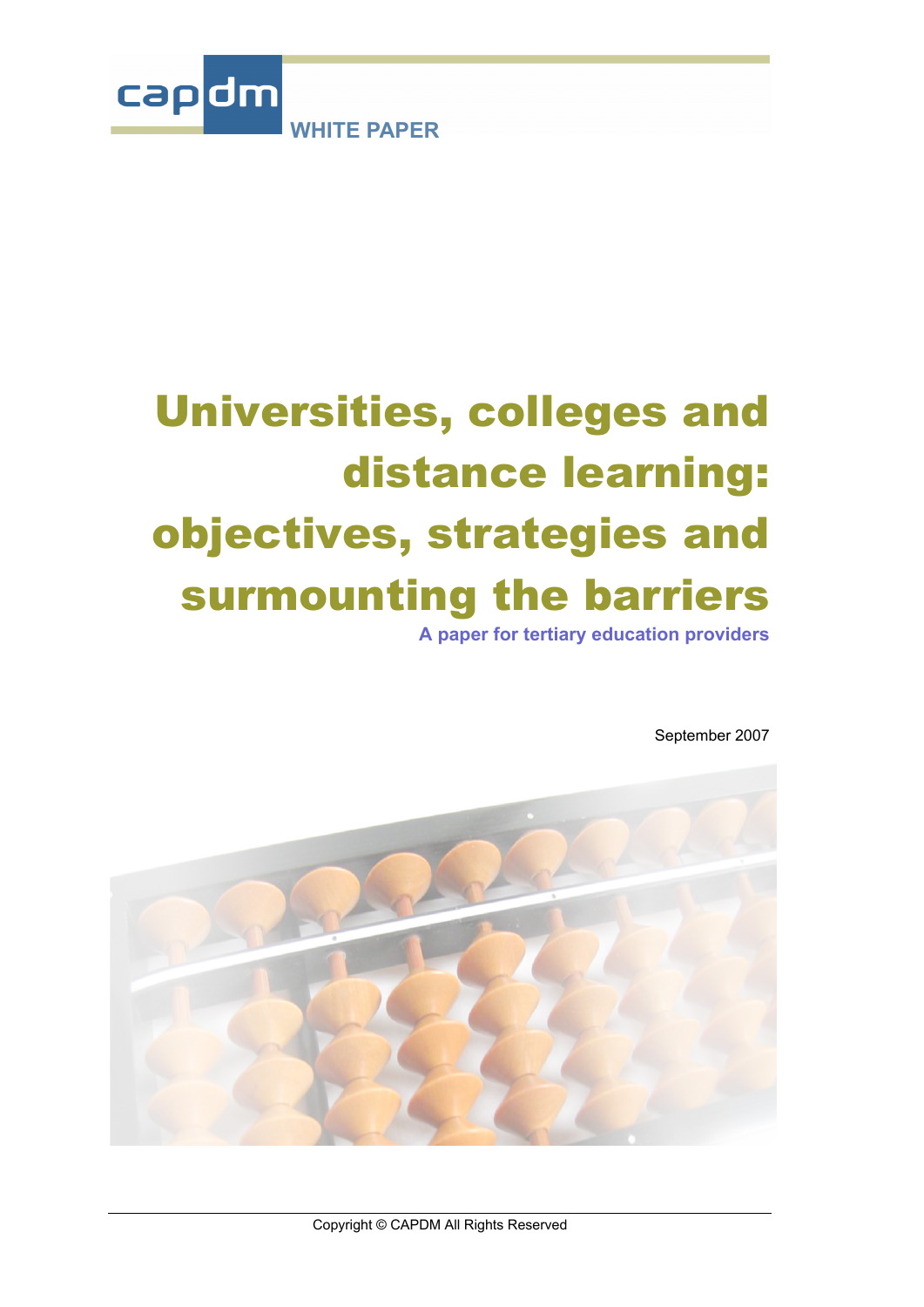

# **Contents**

| The new environment faced by higher education institutions3 |
|-------------------------------------------------------------|
|                                                             |
|                                                             |
|                                                             |
| Developing successful distance-learning programmes 6        |
|                                                             |
|                                                             |
|                                                             |
|                                                             |
|                                                             |
|                                                             |
|                                                             |
|                                                             |
|                                                             |
|                                                             |
|                                                             |
|                                                             |
|                                                             |
|                                                             |
|                                                             |
|                                                             |
|                                                             |
|                                                             |
|                                                             |
| 22                                                          |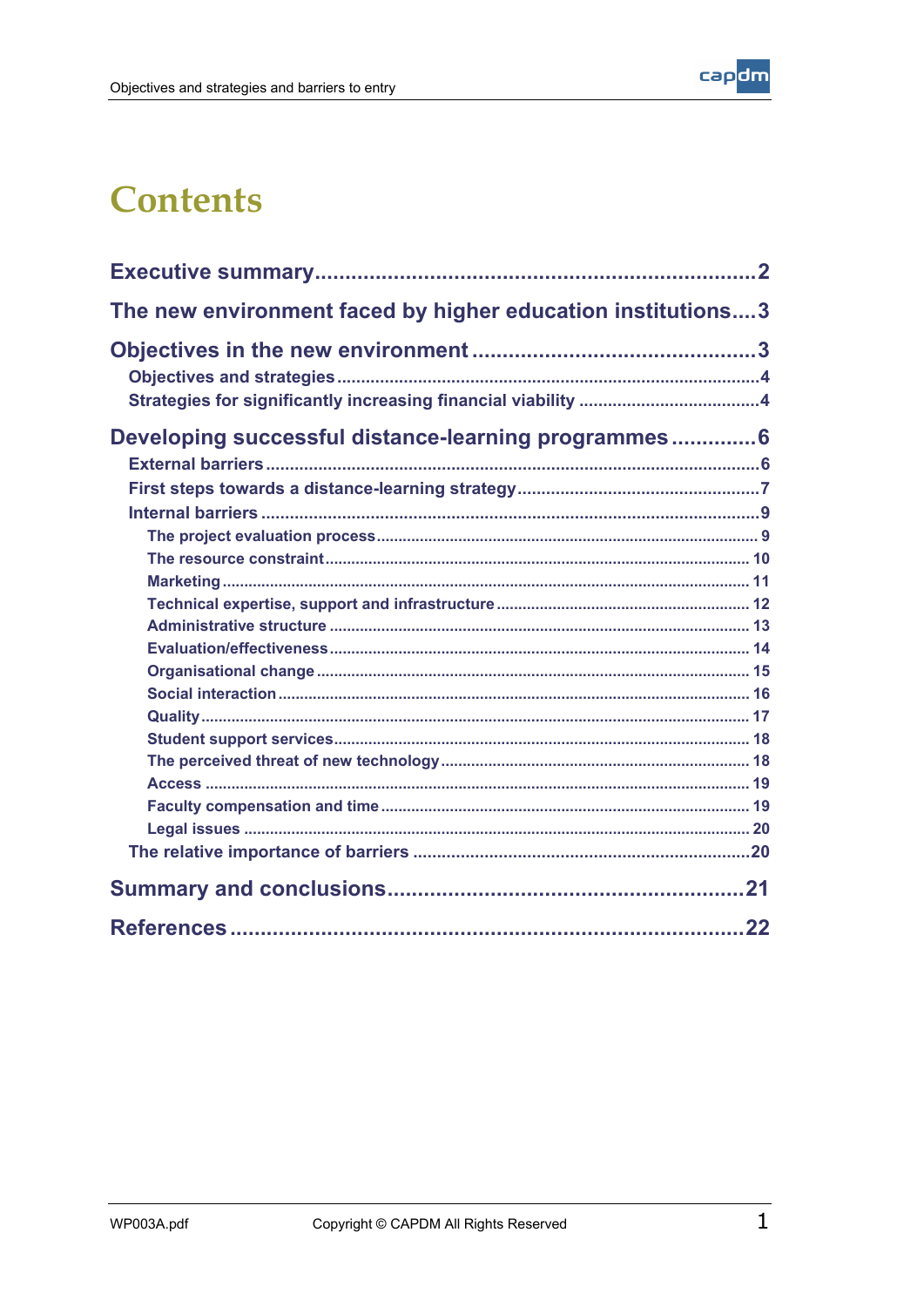

# <span id="page-2-0"></span>**Executive summary**

Universities are faced with a changing environment, changes in expectations, culture, competition and much tougher financial constraints. This whitepaper focuses on one of the opportunities, distance learning, that is available to universities to help them survive and prosper in the face of these changes.

The paper first covers briefly the changes that are taking place in the university sector. It then identifies a set of potential objectives and discusses the possible strategies, one of which is distance learning, that a university could introduce to meet its objectives. It then proceeds to identify the external and internal barriers to entry to the distance learning market, and covers in detail issues around internal barriers and strategies for dealing with them. It concludes by emphasising that it is the internal rather than the external barriers that a university can influence and overcome, thus significantly increasing the chances of a successful entry into the distance learning market.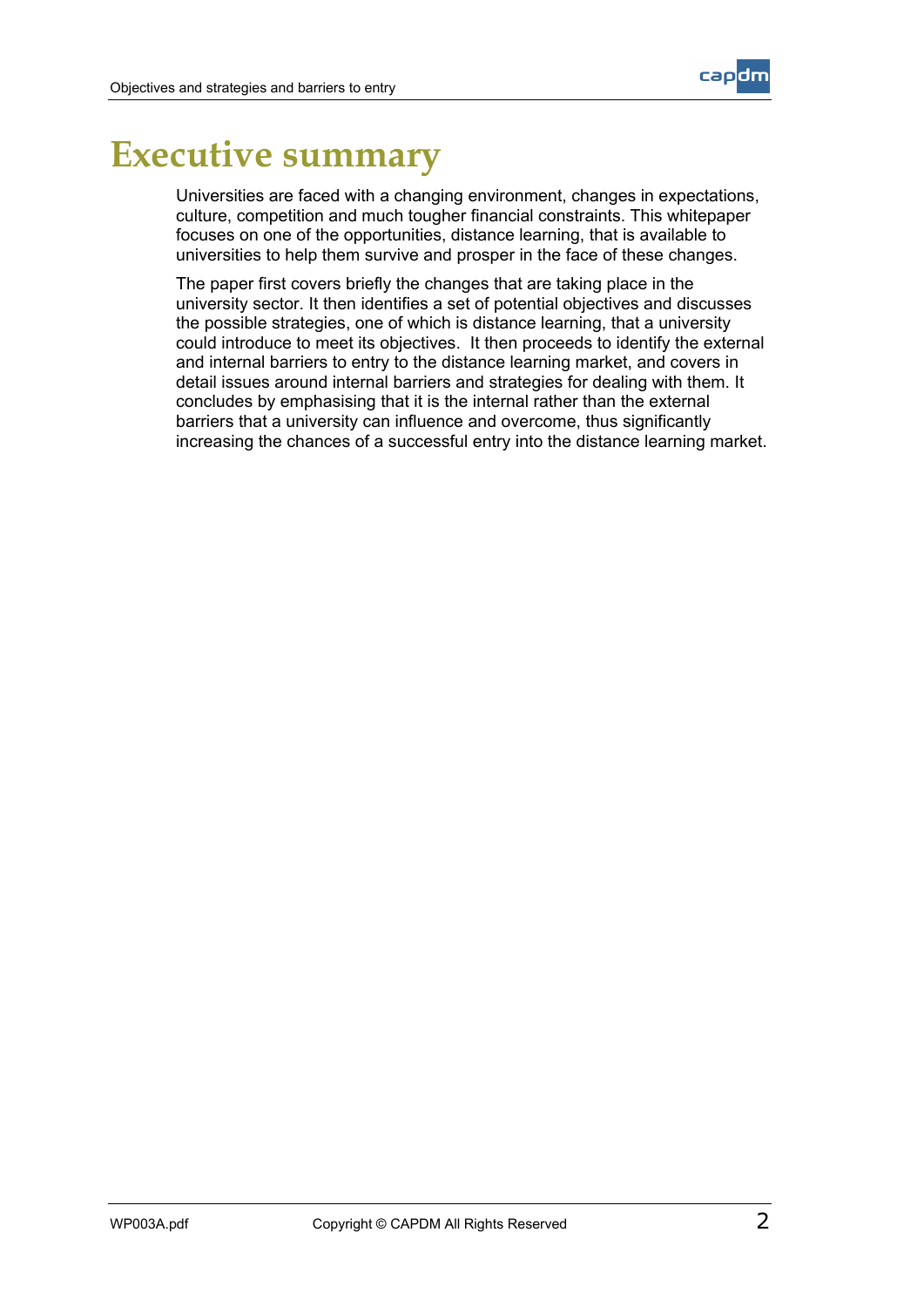# <span id="page-3-0"></span>**The new environment faced by higher education institutions**

Higher education institutions, and universities in particular, have maintained a relatively stable role and status in society over many decades. Past changes have been mostly evolutionary rather than revolutionary, and usually were in the form of the introduction of new subjects (for example, social sciences in the 1960s and media studies in the 1990s), requiring little change to organisational objectives or structure (Rothblatt 1997).

Traditionally, particularly in Europe, these institutions seldom had an explicit set of objectives but rather a vague set including:

- to supply educational services to society;
- to advance the frontiers of knowledge;
- to implicitly maintain a rather ill-defined financial viability.

Over the last two decades, the environment in which universities operate has changed and is continuing to change at an increasing rate. This process is stimulated by rapid developments in IT, the growth of the global education market, and much more stringent financial constraints. These changes have placed pressure on the traditional university model, not only in terms of its objectives, but also in respect of the strategies it employs to attain those objectives (Partinos 2000).

One of these changes is that there has been increasing pressure for educational institutions to state more rigorously their objectives, particularly for teaching and research. In addition, there has been a growth of external assessments on all aspects of universities' activities to ensure that the objectives are met. Some of these assessments are closely tied with funding. For example, in the UK universities are assessed at subject level every five years. The result of this research evaluation provides the basis for the allocation of future public research funding (HERO 2000).

Finally, as a result of a reduction in public sector funding, these institutions now need to generate a third stream of funds from the private sector, in order to maintain financial viability and to generate surpluses for investment in new developments, markets and infrastructure (Universities UK 2002).

# **Objectives in the new environment**

In the present educational environment, while each university may have its own specific set of operational objectives, the following set reflect in general those adopted by a number of institutions, to:

- enhance the standard of research output;
- increase the number of students, both on and off-campus;
- increase the number of international students;
- produce relevant, interesting and up-to-date educational programmes;

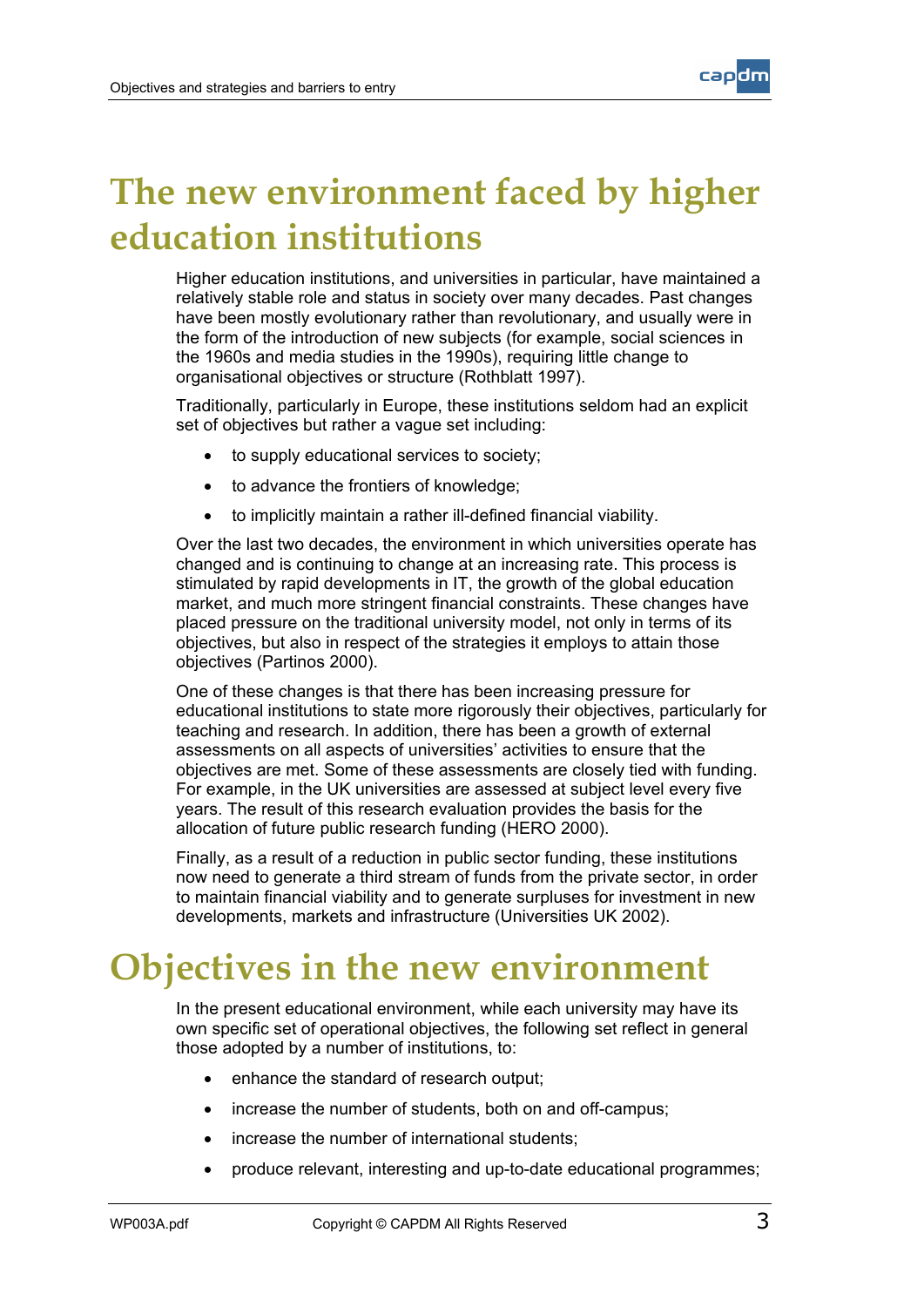

- <span id="page-4-0"></span>• increase the proportion of online course material;
- increase the revenue while containing cost levels;
- attain financial viability.

While many of the above objectives are held in high esteem for their educational attributes, the ability to fund activities whether for research or teaching is often critical to their success. Therefore, the required levels of attainment for many of these objectives are set to optimise the university's financial standing.

Financial viability is different for each institution. It is an imprecise term that can range from break-even to generating large revenue surpluses. However, there are not many opportunities for universities to increase their net revenue significantly. For instance, an increase in project-specific research funding increases a university's gross income but it does not make a large net contribution. This is because the funding has to be accounted for in expenditure directly related to the project for which the funds are given.

### Objectives and strategies

There has been continual pressure on universities, often from the government who have emphasised that the importance of good strategic planning is recognised throughout higher education**.** The Higher Education Funding Council for England (HEFCE) has stated that 'universities and colleges should understand the need to clearly identify their mission and objectives, their priorities and targets for improvement, and the action to be taken to achieve them'. This development and the difficulties mentioned above, have led universities into identifying their objectives in a much more explicit form, often setting hard operational objectives and evaluating how each policy option contributes to them. (HEFCE 2000)

This has resulted in a more focused application of existing policies to improve teaching and to raise the standard of research. Examples of this new focus could include teaching new lecturers in the art of lecturing, and entry by departments into the labour market to buy in top-rated researchers specifically for the research assessment exercise.

At the same time, universities have introduced a number of policies to generate net revenue, some falling outside what might be considered their traditional activities. For example, the nine-month teaching academic year means that student residences and teaching facilities are available for alternative uses in the vacations. They are often used as conference facilities, tourist accommodation and for summer courses.

While these activities generate revenue they are rarely of sufficient impact radically to change the financial position of an institution.

### Strategies for significantly increasing financial viability

The options at the disposal of any institution that can make a significant contribution to its financial objectives are limited. A number of research institutions have benefited greatly by the royalties associated with scientific patents obtained by its researchers. However, investment in scientific research with the aim to generate patent income is a high-risk activity (Beshkin 2000).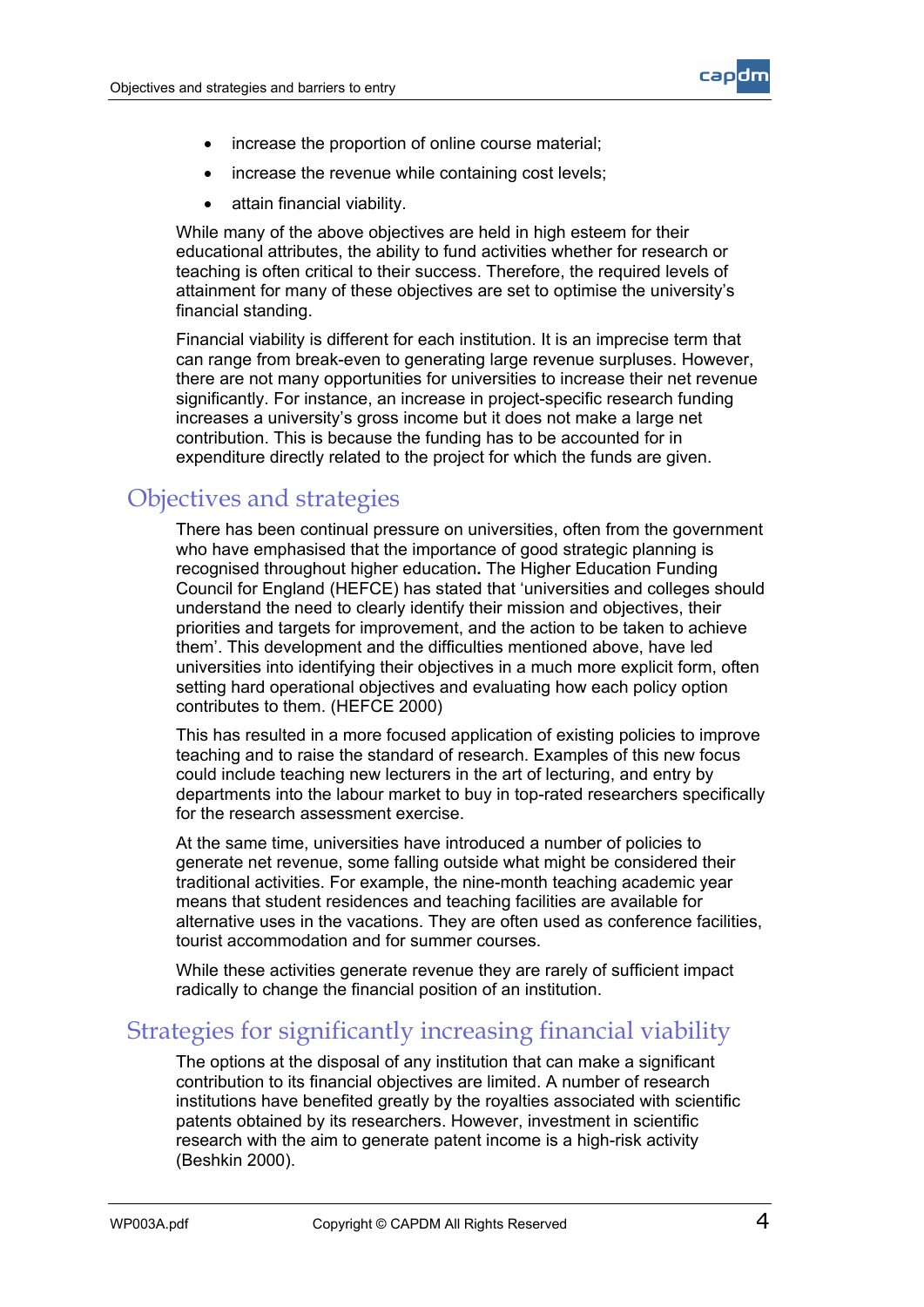

Looking at the activities of firms in the private sector provides some possible strategies which universities could adopt. The main two are mergers and takeovers, and diversification (Sommerich 2002).

Mergers and take-overs are based on the assumption that economies of scale can be created, therefore the larger the university the lower will be the unit average costs. The two-thirds failure rate of mergers and take-overs in the private sector should be held in mind when evaluating the possible success of this strategy in the university sector. While failure in the private sector is clearly demonstrated in share prices, in the university sector success or failure has always been difficult to assess, and may only manifest over a long timespan.

Diversification implies that a firm or organisation is moving into a new product market. Organisations can diversify in a number of ways. They can

- grow a new business organically
- set up strategic alliances or joint ventures
- take over or merge with another firm producing a different product.

On the teaching side, many universities have diversified into postgraduate qualifications for which there is a large demand. The most prominently successful qualification in this category is the MBA. This has resulted in the proliferation of business schools, meeting the demand of both domestic and international business students. One of the most successful subsets of this diversification strategy, especially financially, has been the development of courses for the global distance-learning MBA market. It has been the ability of a number of universities and business schools to reach out into the global market that has allowed them significantly to increase their revenue from teaching. Further, growth in the global market has generated a demand for good quality distance- learning materials from reputable institutions.

This move into the distance-learning market can be described as 'related diversification', as the universities own or employ the relevant critical core assets:

- the ability to award internationally recognised qualifications
- the relevant subject experts
- the necessary managerial and administrative structure.

With the example of a number of highly successful distance-learning programmes before them, many HEIs now view distance learning as a way to increase their student numbers considerably, to extend their educational offering to a world-wide audience and to increase their income while reducing their reliance on government funding (Farrell 2001). Hence, institutional strategic plans which encompass distance learning do not describe small, peripheral distance-learning ventures. They are looking at distance learning for its potential as a broad-spectrum, cost-efficient, mass delivery method. However, this mass delivery does not appear to be what is actually happening on the ground where many institutions are developing 'boutique distance education programmes with small numbers' (Daniel 1997). Even in the blended learning environment, where institutions are looking at using virtual learning environments (VLEs) to support on-campus students, evidence emerging from recent conferences is that this conversion is also happening more slowly than planned.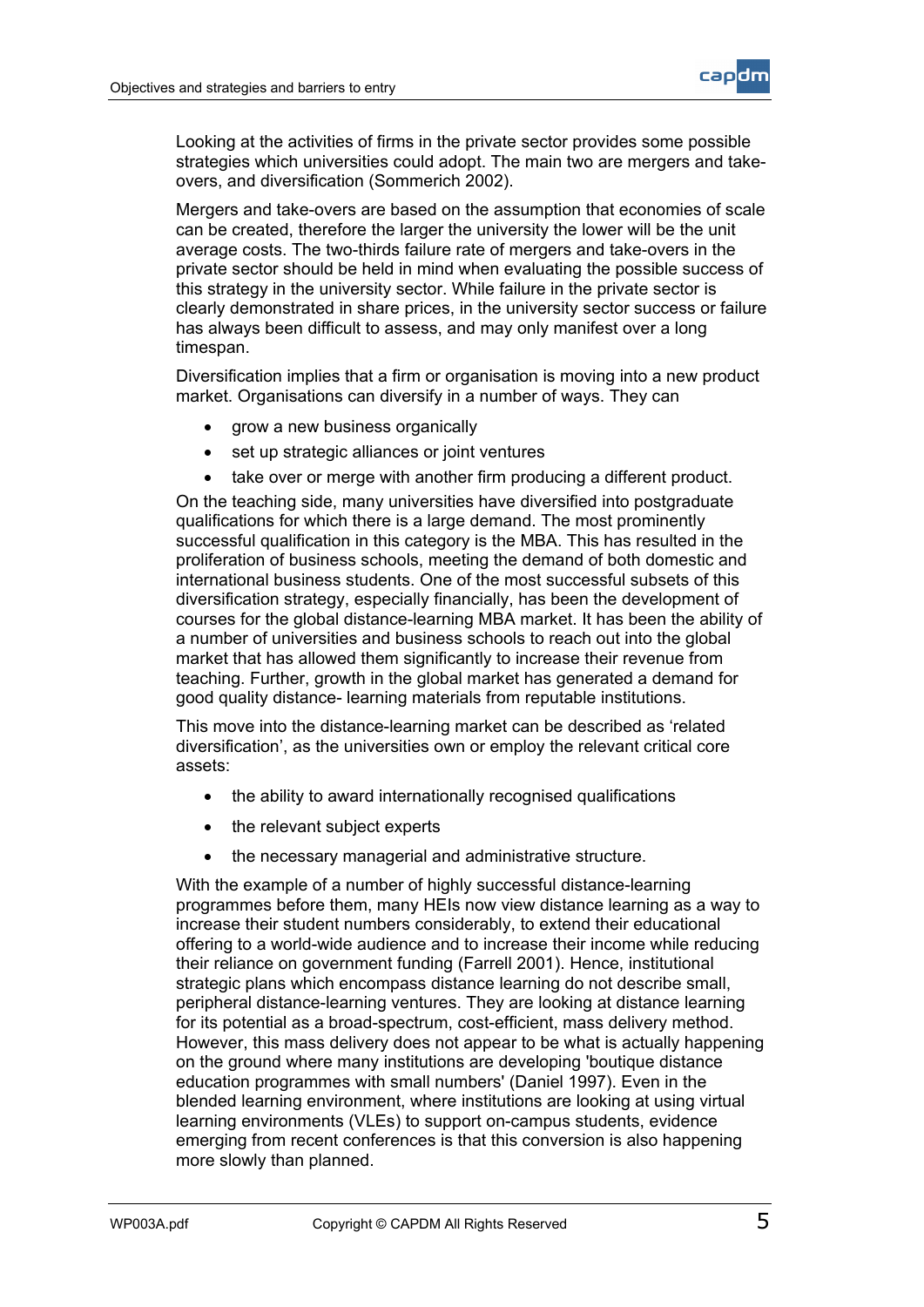

# <span id="page-6-0"></span>**Developing successful distancelearning programmes**

As we have already noted, distance learning is a diversification which has the potential to boost an institution's success in meeting a number of objectives, such as the increase of student numbers, an increase in income and the development and use of more online learning materials. However, in order to be successful, institutions need to approach the introduction of distance learning in a strategic and perceptive way. This requires them to recognise not only the potential distance learning offers, but also the barriers to making a success of a distance learning venture.

### External barriers

 While we are primarily discussing in this paper organisations which have already taken the decision to move into the distance-learning market, it is worth looking briefly at the kinds of barriers which may cause organisations to decide against this route. Barriers to entering a new market that are external to an organisation are barriers usually described as 'structural' or 'strategic'.

Structural barriers exist when an existing organisation has natural cost or marketing advantages, or when it benefits from favourable regulations. The three main structural entry barriers take the form of:

- economies of scale and scope
- control of essential resources
- marketing advantages.

Strategic entry barriers result when existing organisations take explicit actions aimed at deterring entry. Entry-deterring strategies may include:

- capacity expansion
- limit pricing
- predatory pricing.

The distance-learning market is characterised by a number of these barriers. Structural barriers include a regulatory barrier, the ability to award degrees. Structural barriers favouring large universities include economies of scale and scope, and the natural cost advantage of existing institutions already employing the subject experts who can produce learning materials at the required quality.

The ability to award degrees, a critical competitive resource, precludes the entry of non-educational organisations into a significant part of the distancelearning market, i.e. where internationally recognised academic qualifications are required. One consequence of this is that private firms have had to enter the corporate learning market where accredited qualifications are not always considered essential. The granting of degree awarding status to the private BPP College in September 2007 may signify the beginning of an end to this particular structural barrier.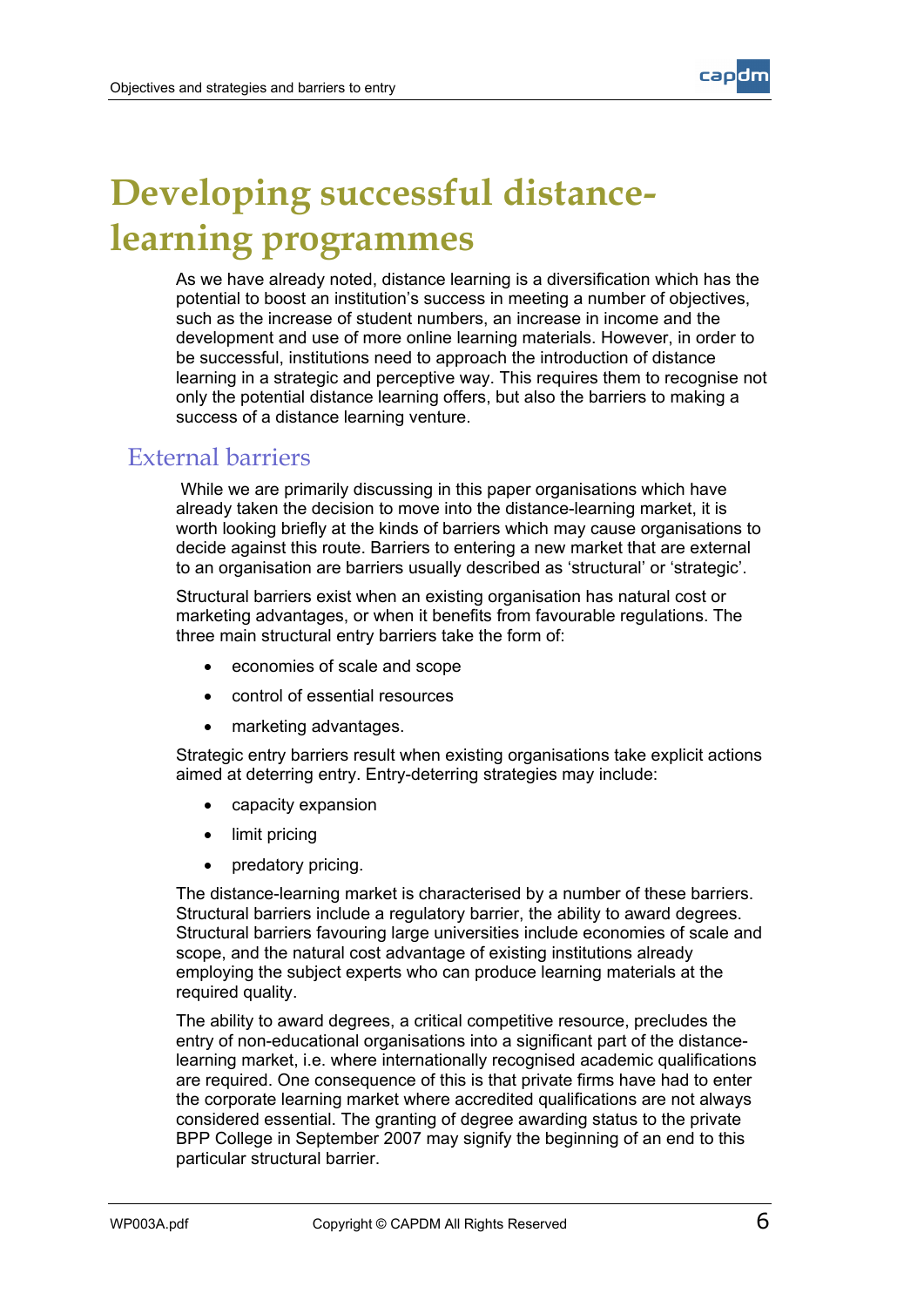

<span id="page-7-0"></span>It is not just the ability to issue accredited qualifications that is critical, but also it is the international perception of the standard of the accrediting body. Even in the academic environment branding is crucial, and so a distance-learning degree from Oxford or Stanford universities will have a greater competitive advantage than those from less renowned universities.

Strategic barriers might also relate to the competitive activities of organisations already in the distance-learning market. For instance, trying to compete with the Open University is a daunting task for institutions that do not have a track record in this area.

The focus of the discussion on external barriers to entry ignores the internal characteristics of a university. This reflects the approach in neo-classical economics where firms, or universities in this case, are perceived as if they are a black box. Nothing is known of the internal mechanisms of the university and all universities are viewed as being homogeneous. The theory continues that it is the market's structure and competitive environment that are the dominating factors of a firm's success or failure and not its internal characteristics and abilities.

However, organisations are not the same and some have superior competencies in particular areas compared with their competitors. These provide them with competitive advantages over their rivals. Universities are no different, they have varying levels of capabilities and efficiencies, whether human or capital, implying that some universities will be better disposed and more able to take advantage of new opportunities than others.

All universities, however well resourced initially, will face challenges that they must overcome, if they are to set up successful distance-learning programmes.

### First steps towards a distance-learning strategy

As a first step, a university should consider the kind of structural model which is most appropriate and likely to succeed, in the context of its culture. Examples of the kinds of models which might be applied are discussed below.

#### *Model 1*

Some institutions have chosen to separate their distance-learning developments from the core business of the institution, creating an entirely separate department or centre from which all these activities are managed – this can include administration, IT support, materials development and production. These systems may be closely interlinked with existing systems or integration may be limited merely to the exchange of enrolment and matriculation information. This approach has the benefit of circumventing some of the more difficult aspects of traditional university management and culture, but cannot necessarily be expected to have any impact on the day-today teaching practice of the institution and its staff as a whole. There are a number of supporters of such a ring-fenced model. Prestera and Moller (2001) subscribe to this view, and King (2002) quotes Yetton as favouring the 'independent centre' as the way in which institutions can successfully introduce distance learning. This model has less applicability as more blended learning is used for on-site students, thus narrowing the gap between off-site and on-site delivery models.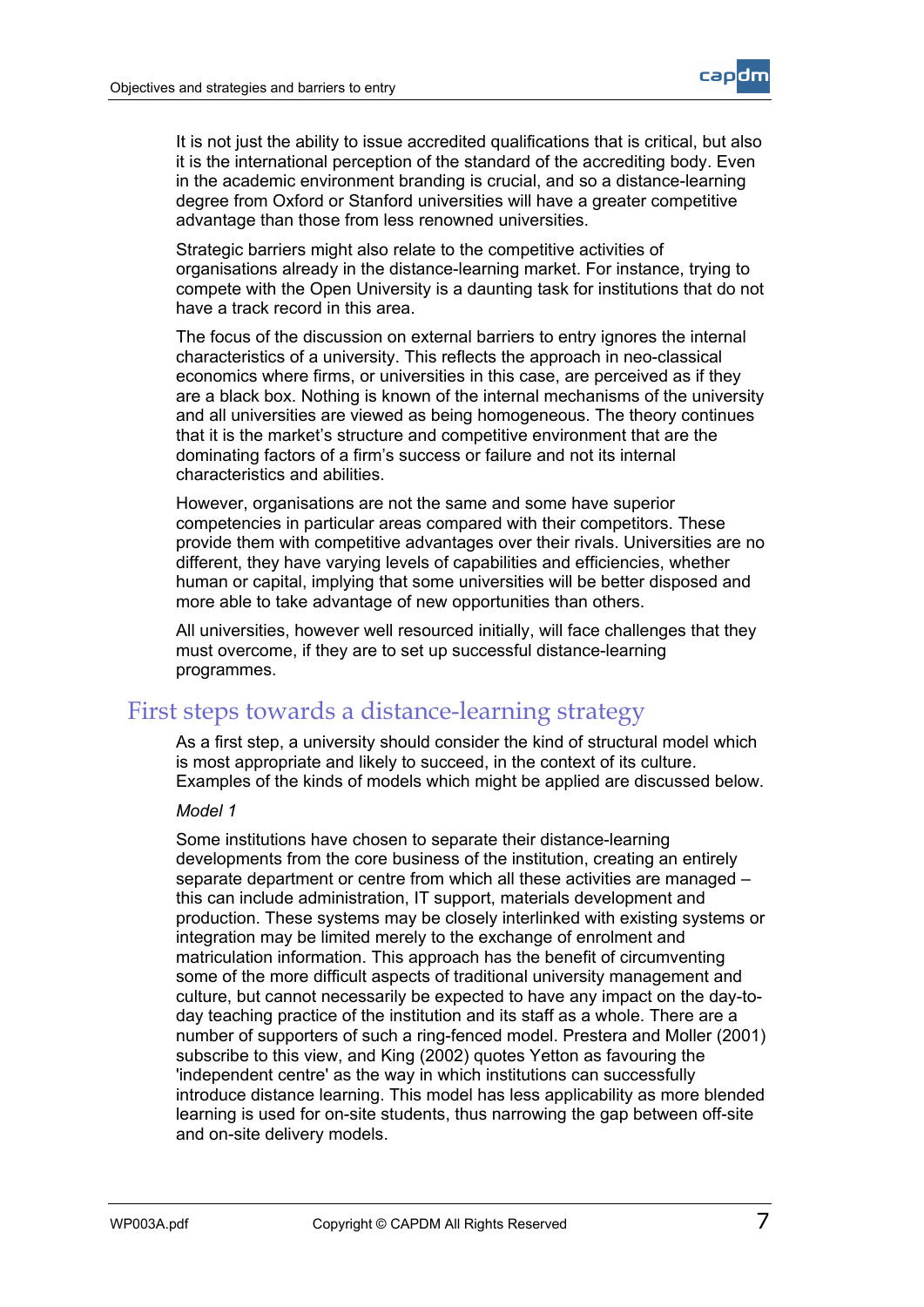

#### *Model 2*

Alternatively, institutions may choose to make distance learning an integral part of their core activity, ensuring that all faculties are involved in some way. This approach avoids the duplication of administrative and other systems, but within the current university culture, has a tendency to lead to 'cottage industries' of activity, where departments all try and do everything themselves. King (2002) discusses the fact that innovative developments are often left in the hands of enthusiasts. This results in strategies which do not lead to mass application. In addition, this institution-wide approach can mean that funds set aside for the development of innovative initiatives are diluted to such an extent that no whole programmes are produced, or that the impact on the institution as a whole is limited. While this may be of benefit to on-site students, providing them with flexibility in at least some of their modules, it does mean that any broader goals of off-site delivery to new markets is not achievable in the absence of a complete 'product' to offer.

#### *Model 3*

Some institutions have chosen to resource a central department to implement and manage the development of distance-learning activities for the institution, while maintaining the driving force within the faculties. This has the benefit of allowing faculty to concentrate on authoring the materials without having to provide technical input and liaison between departments. This model also means that emerging good practice and successes are recognised centrally and disseminated more widely, preventing some of the reinvention of the wheel found in the cottage industry model. The tendency with this model is to rely on enthusiasts or 'champions' of the new learning mode to take things forward until there is enough critical mass to sustain the development. These champions are needed at all levels of the organisation. However, there must come a point at which this activity must be built in to the processes, strategies and goals of the institution, to avoid a slump and possible failure of the entire endeavour due to the departure of the champions.

One can imagine that models 2 and 3 above could be used as vehicles for radical change across the institution. Model 1, on the other hand, is essentially an autonomous approach which will not necessarily encourage change within the main institution, but will allow rapid and cost-effective entry into the new market. This takes us back to the institution's strategic vision for the introduction of distance learning and what it is trying to achieve. Is a single division achieving good enrolments and significant cashflow running parallel to the rest of the institution's activity a strategic goal, or are there other goals which would be better served by a comprehensive reshaping of the institution's entire practice?

A decision regarding the fundamental model aids the implementation of the first step towards developing a distance education programme, the resource audit. The resource audit's object is to determine what relevant skills and resources a university or college already has in place but also to identify those areas where it is deficient.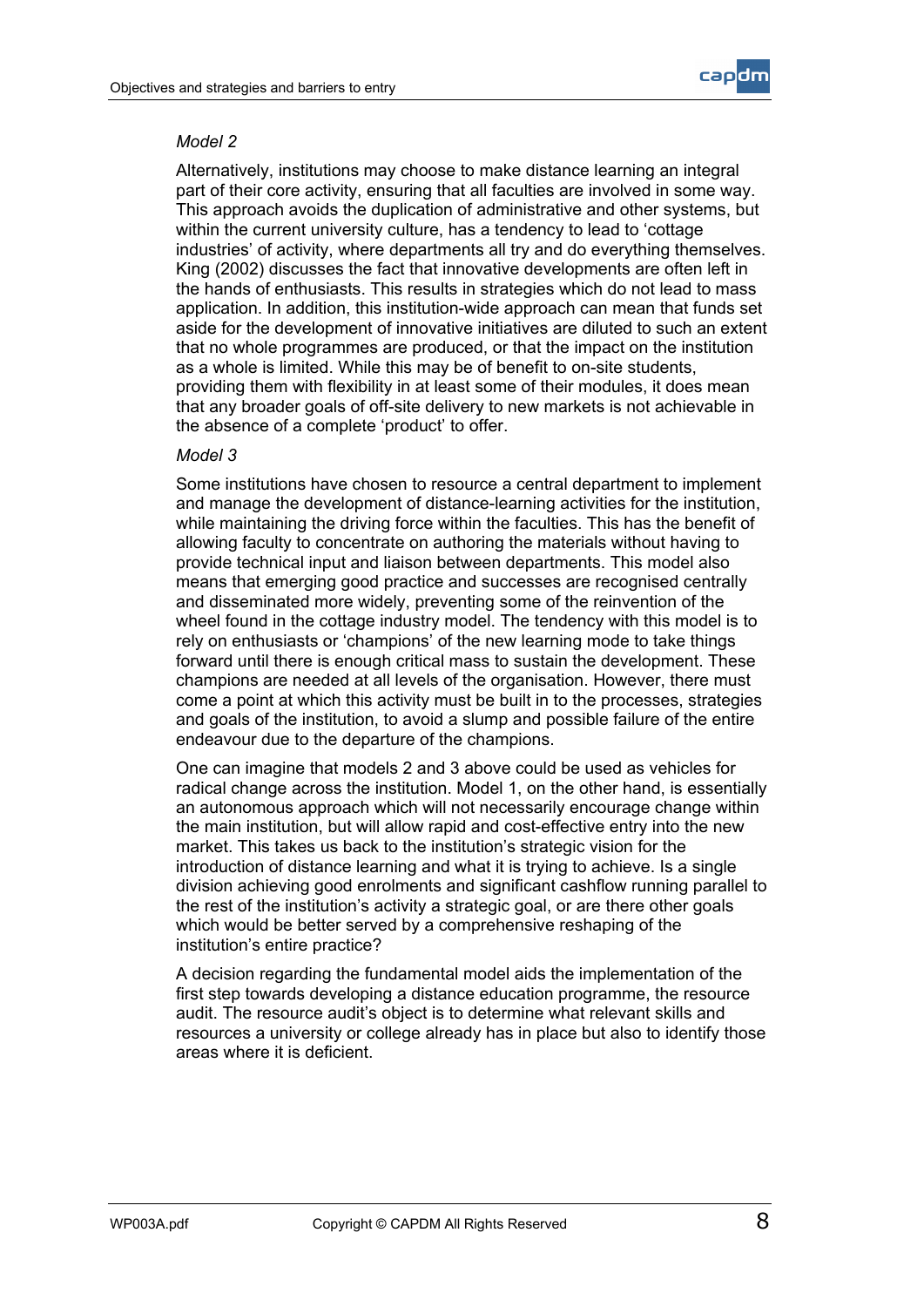

### <span id="page-9-0"></span>Internal barriers

Having completed the exercises above, it will be apparent that there are a number of internal barriers to entering the distance learning market. However, with an appreciation and careful analysis of these barriers it is possible both to anticipate and to mitigate their impact.

Internal barriers to entry can take many forms but below are the most common barriers identified by researchers in the field (Berge and Muilenburg, 2000; Chapnick, 2000; Clark, 1990; Galusha, 1997; National Center for Education Statistics 1997; Spodick 1995; Strain, J. 1987):

- project evaluation process
- resource constraints
- marketing
- technical expertise
- administrative structure
- evaluation/effectiveness
- organisational change
- social interaction
- quality
- student support services
- threatened by technology
- access
- faculty compensation and time
- legal issues.

#### **The project evaluation process**

The first problem to overcome is lack of experience in properly assessing the opportunities facing a university. Having determined the operational objectives, it is necessary to evaluate the available various opportunities distance learning among others - to see how each contributes to the objectives. This implies that project evaluation should take place, similar to that undertaken in the private sector. A rigorous process of evaluation would require the identification of all the costs and benefits generated by each project, both financial, non-financial, over the life of each project. (Doughty 1998)

In the private sector this means the application of a discounted cash flow investment criterion or payback criterion. While the case for discount cash flow criteria is strong, many firms use the payback approach, as they believe it reduces risk and protects their cash flow. It also reduces the degree of uncertainty by limiting the estimation of future revenues and costs to the payback period.

In the university sector, because of the long time horizons for educational projects, the use of one of the discounted cash flow investment criteria is more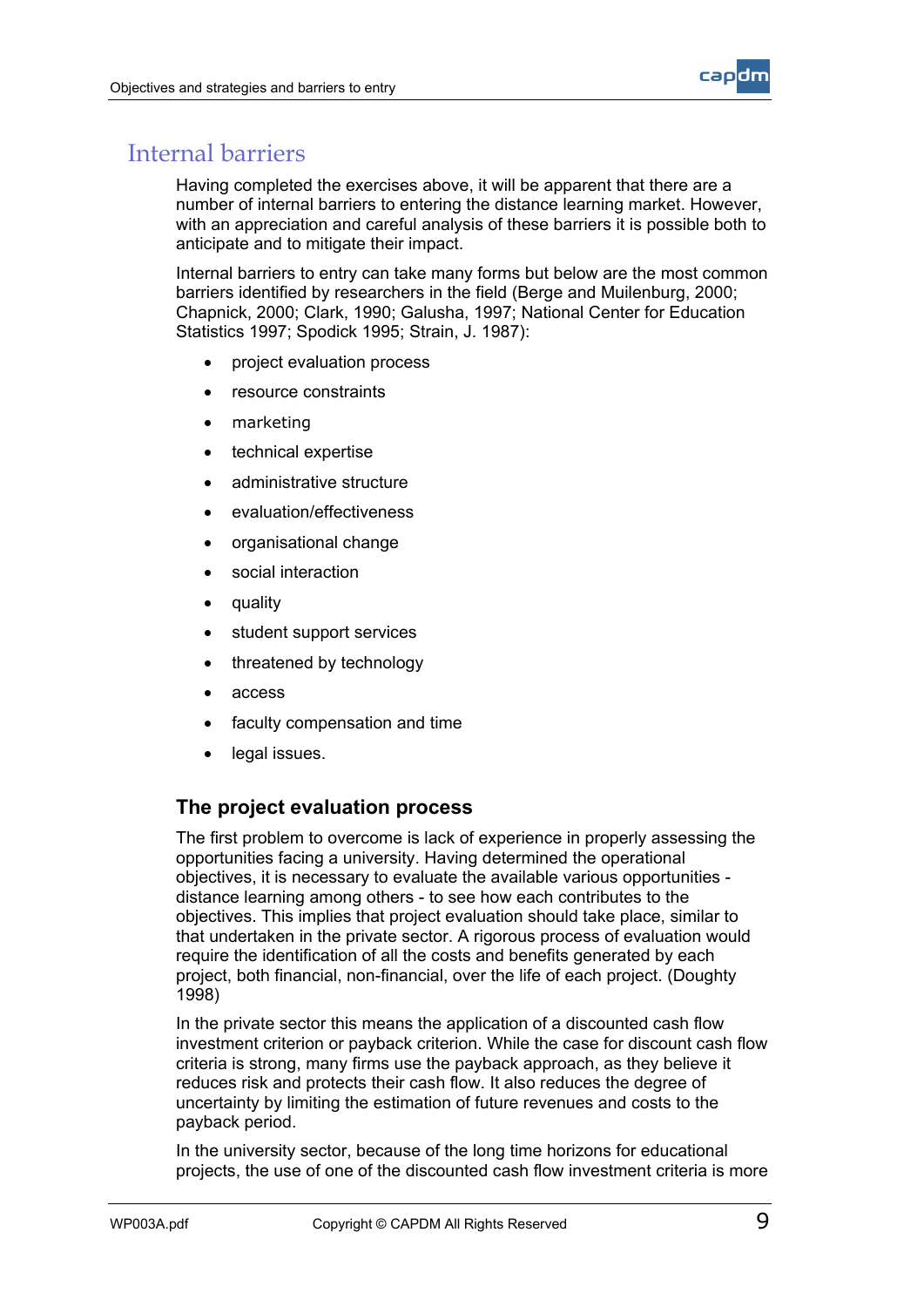

<span id="page-10-0"></span>appropriate in order that costs and revenues received over a project's life are given their correct weighting. What the correct discount rate should be is a matter of conjecture but at least the minimum rate that should be used is that applied in the public sector. On the other hand if the aim is to attract private sector investment, then the discount rate used in the private sector should be used.

While the costs are relatively easily identified, even over a number of years, the revenues from some education projects are more difficult to identify. This is especially true when entering a new market such as the global distancelearning market. The experience to date of many institutions that have entered this market, providing they have got their product and marketing correct, is that they have attracted a much larger number of students than they had anticipated.

It is the incremental costs and benefits that directly result from the implementation of a project that should be counted. Having identified all the costs and benefits then the correct monetary values have to be assigned to them. All resources used should be assigned a value even if the institution already owns them, i.e. there is always an opportunity cost (Lundin 1994).

Education projects generate large positive externalities, i.e. benefits that do not accrue directly to the institution but to society at large. This is the rationale for government funding. Cost-benefit analysis is used in public sector investment appraisal as this does include all social costs and benefits not just the private ones. However, as the externalities do not accrue in the form of revenue to the institution, the university should include only the private money costs and benefits in its project evaluation thus significantly reducing the complexity of the task in hand (Garson 1999). Therefore, a less than fully comprehensive evaluation will take place and the focus will be on net revenue receipts, as is often the case in the public sector for organisations in a tight budgetary position. This is a familiar position for many universities.

The discussion above implies that, even if the externalities are ignored, a good deal of work has to be done to identify the market potential, to estimate sales, to accurately estimate costs, and forecast the data over the life of the project.

#### **Dealing with project evaluation**

The use of an appropriate investment criterion will ensure that projects are consistent with the operational objectives and that each project is evaluated on its own merits. It will facilitate the comparisons of projects, so that in the presence of capital rationing, projects can be ranked in order of their contribution to the institution's objectives.

This process should be undertaken quickly and efficiently. The lags in decision-making in many educational institutions mean that not only does the information on which the decision is to be made become outdated because many educational markets are changing rapidly due to increased competition, but there is also a loss of enthusiasm by those who involved in the project.

#### **The resource constraint**

All organisations - private and public sector - face a capital rationing problem. It is not surprising, therefore, that universities face a shortage of funds to invest in new projects. Running with a current revenue deficit means that there are no significant funds to invest in new projects.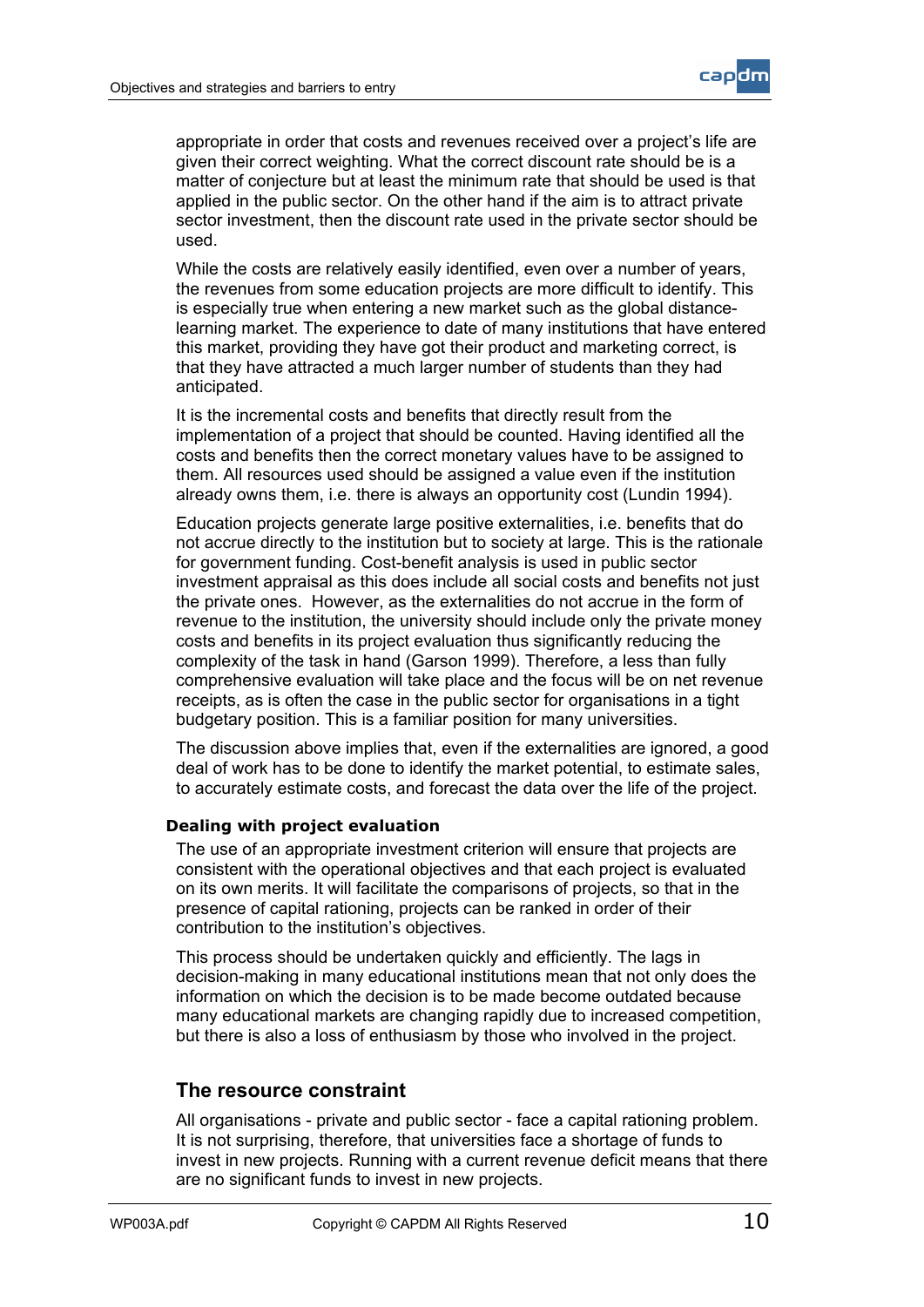

<span id="page-11-0"></span>More problematic for these institutions is the fact that they do not traditionally have recourse to the range of capital market options that private firms have to resolve the problem. This is despite that a successful entry into the distance learning market could generate large net revenue surpluses.

#### **Strategies for overcoming resource constraints**

Universities could attract funds from the private sector by using a well thought out business plan for projects that generate levels of return on investment that would attract private funding. The use of the Public Finance Initiative (PFI) in university funding is an example of this. In knowledge economies, private organisations are fully aware of the value of learning materials and the knowledge market, and can be tempted to invest in what is a fast growing market.

As an alternative strategy, universities could enter the market in the form of a joint venture or strategic alliance either with another educational institute or with a firm in the private sector. This could reduce the cost of entry and reduce and help spread the risk of failure. Though academia and commerce seldom sit comfortably together, a partnership founded on good business practice could attract great interest.

#### **Marketing**

Academic institutions entering distance learning must be very clear about how they will market their courses. Institutions in the traditional education sector have often been passive suppliers, waiting for students to apply to them either because they are attracted by the course or by the institution itself. In the UK, there is an informal agreement that universities will not explicitly market their undergraduate degrees in the domestic market. The rationale is that this would only push up the costs to the university sector without increasing the aggregate market size. The competitive marketing that has taken place has been limited to postgraduate degrees and includes adverts for postgraduate degrees and MBA graduate fairs.

The lack of competitive marketing skills and lack of experience with the different target market for distance learning are barriers that universities must overcome if they are to be successful in entering a global market. While domestically there is a level playing field, the global market is dominated by American universities that have much greater marketing skills and experience. This environment will be a much more competitive arena.

The lack of the types of marketing skills noted above, implies that in many cases universities will have to seek new personnel contract out the marketing activity. However, it would, for example, be expensive and difficult for an institution starting from scratch to set up its own global agency network.

#### **Strategies to assist with marketing for distance learning**

There are a number of solutions to this problem. The first is to form a joint venture with a company that has experience of marketing. In its early days, the Edinburgh Business School set up an agreement with Pearson Education, which had a world network of agents selling the MBA to individual students.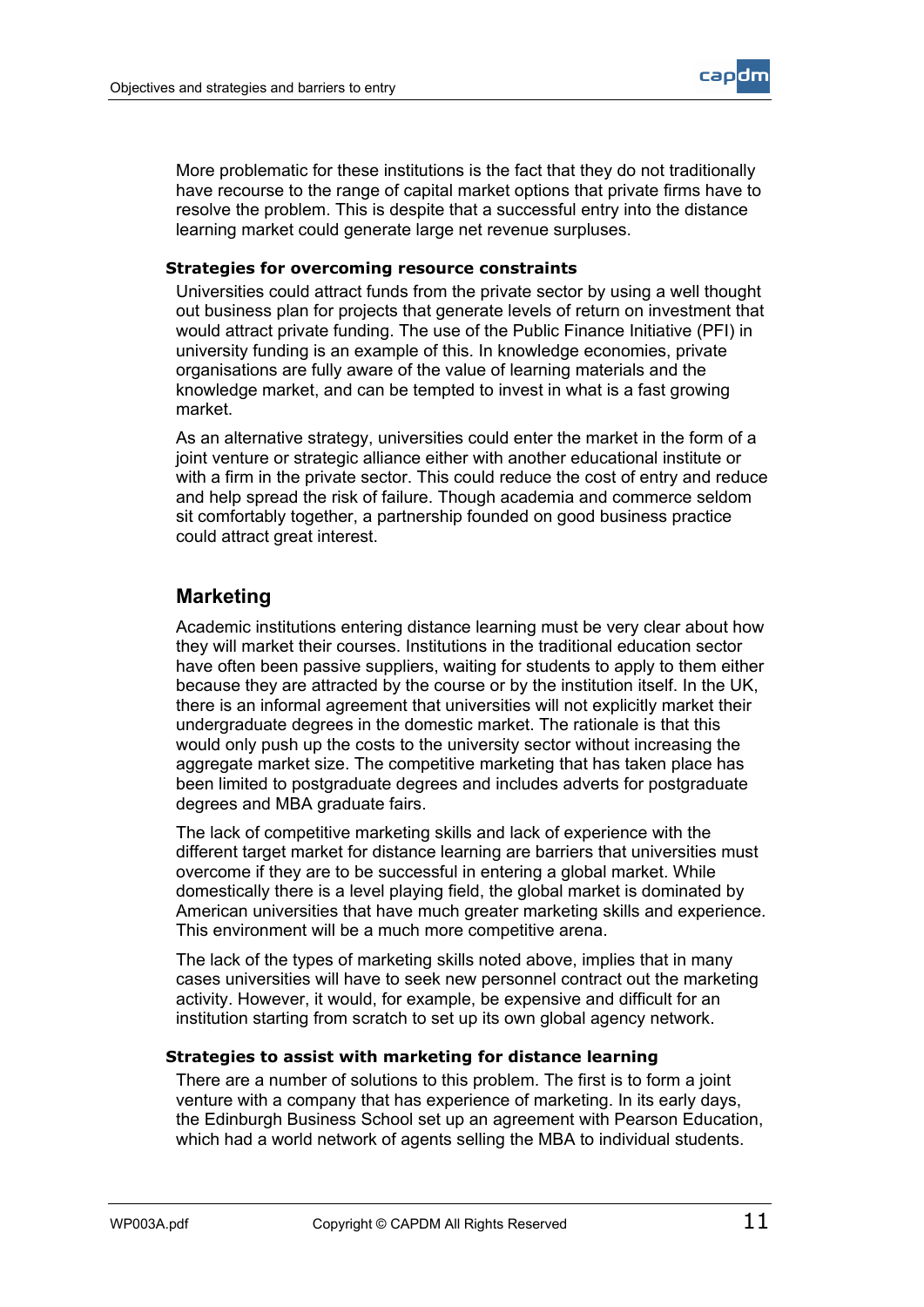

<span id="page-12-0"></span>An alternative approach is to find a partner that is an educational institution located in the proposed market. Providing the local institution is carefully selected (and meets the criteria set by national higher education quality agencies) the distance-learning product can benefit from the reputation of the local institution and any cultural differences in content and form can be mitigated by their participation. This local institution is also able to provide front line academic support to distance learning students. This approach has the advantage that once one course is up and running, it will act as a springboard for attracting students to other courses supplied.

Whatever marketing system is adopted, the university should be aware and utilise the competitive variables which are traditionally part of the marketing mix: pricing policy, quality aspects, advertising, etc.

Finally, given that distance learning can rely heavily on the Internet, the Internet should be harnessed as a marketing tool for the programme. This means that institutions will have to have knowledge of, or hire in knowledge of, how to work with search engines and how best to optimise websites so that they are easily found.

#### **Technical expertise, support and infrastructure**

Distance learning is often significantly enhanced by, and supported through, technical innovation and infrastructure. The obvious example is the World Wide Web service. As a result, technical infrastructure and the necessary supporting staff are critical to the success of entry into the distance-learning market.

Universities and colleges are generally relatively well advanced in respect to technological infrastructure and the necessary in-house skills. However, before attempting to prepare and market a distance-learning programme, they should complete a survey of the ability, capacity and availability of their technological infrastructure. All elements of the infrastructure should be up to the necessary standard and this includes the administrative support as well as the production and delivery components.

The existence of the required infrastructure is essential but this does not imply that all staff, support and academic, will have developed the necessary skill levels to convert subject knowledge into high quality distance learning material. There are two main problem areas. The first is to write the learning materials in an appropriate form. The second is to convert the finished material into a form that will allow the learners to benefit from the material in whatever medium is most appropriate.

One problem that must be avoided is that subject experts convert their teaching materials as they stand directly into an on-line form. An important characteristic of distance learning is that the potential of the technology is properly exploited to provide at least as rich an educational experience as the purely on-campus variant. Distance learning should not be a repetition of what went before in form if not content. For example, multi-choice questions are not necessarily enhanced as an educational input simply by virtue of being online.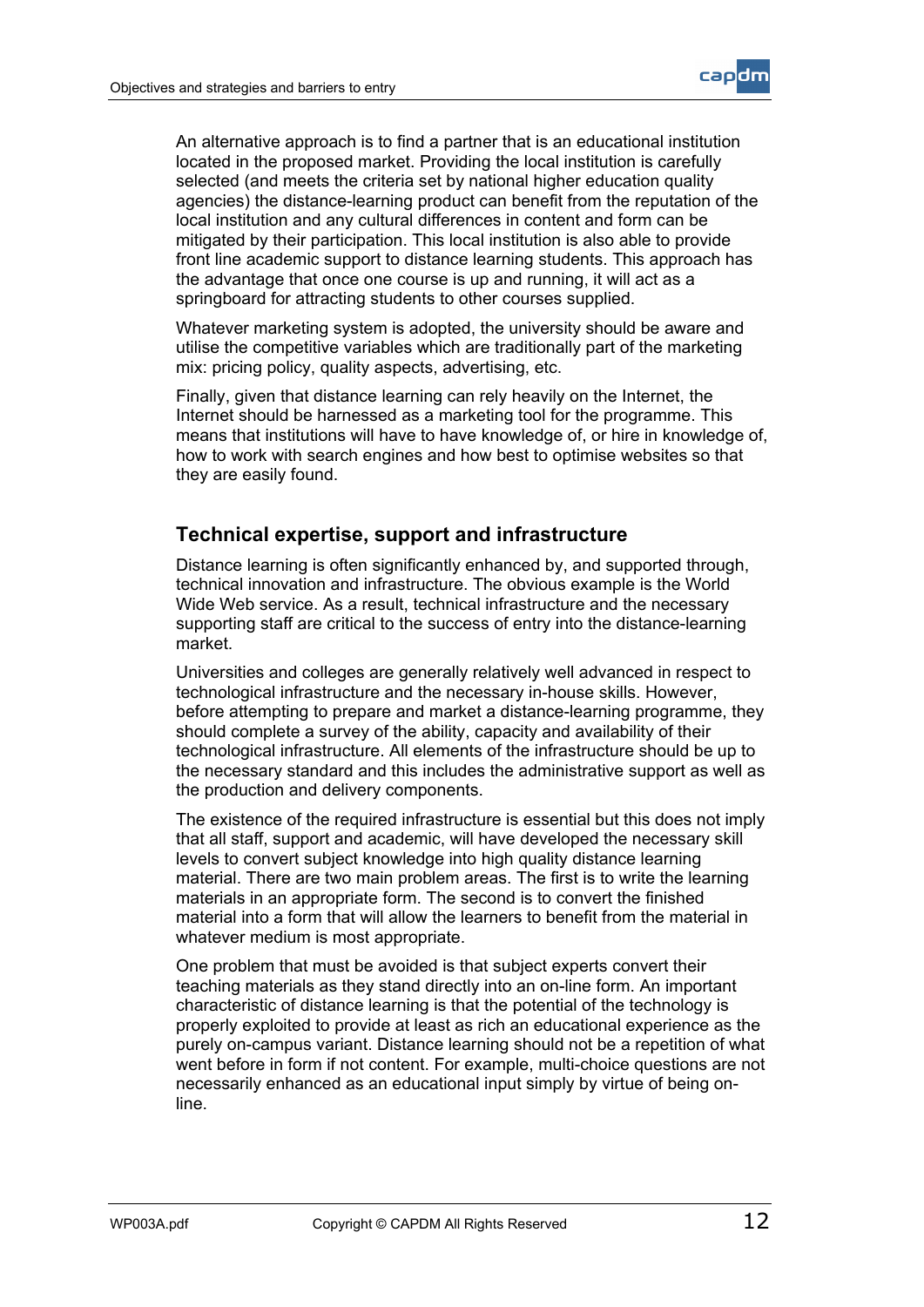

#### <span id="page-13-0"></span>**Strategies for increasing technical capacity**

Procedures should be put in place to ensure that technical resources are upgraded and that they are continually maintained. The importance of the IT system to distance learning implies that there should be a back-up system and that there should be personnel monitoring the systems constantly, particularly if students will be studying in a number of different time zones.

Given the rapid pace of technological change, many subject experts lack the ability and skills to design and teach distance-learning courses. Bringing together the two sets of skills is difficult. Training subject experts in the IT skills necessary can have a limited effect given that the technology continues to develop and continual retraining is unlikely to be welcome or appropriate. One option is for a materials designer to build technical expertise in a broadly defined subject area that would provide the opportunity to apply innovative ideas across the board in that broad subject area.

If in-house skill cannot produce the quality of distance-learning product necessary, then use should be made of externally supplied materials. Here there is either the option to buy in the fully finished product off the shelf or to adapt a textbook into the institution's own style and integrate it into a course structure created in-house.

Where institutions are focusing on providing a student-centred learning system, they should ensure from the outset that their materials can be produced in a form that guarantees the opportunity to supply in all delivery modes and into all proprietary learning environments. Fortunately, the information structuring standards, SGML and XML, provide a technical starting point for exchange.

It should be borne in mind that the use of in-house skills is not necessarily beneficial if it results in distance-learning material that is inferior to that of the competition. One way to ensure that advantage is taken of the latest technological developments is to outsource either with a partner institution or contractually in the market place. In principle, all parts of the preparation could be outsourced, particularly those areas where the university or college does not have specific competencies such as the production of the learning material and a managed learning environment. In order to ensure future flexibility, care must be taken when choosing a technology partner that an open system with open standards and single-source publishing is selected.

#### **Administrative structure**

The requirement that structure follows strategy implies that the diversification into distance education, a strategic move, demands a change in the administrative/organisational structure (Chandler 1962).

It is the relative importance of the decision, the level of resources, and the new demands on the system required to support it that bring about the necessity for a change of structure. In addition, the geographically remote students and, on occasions, academic staff, generate new demands on the administrative system. These differences imply that tasks such as on-line applications, admissions, registration, advice systems and fee payment require a new support system. In addition, the system must be secure and be able to monitor the identity of distance-learning students.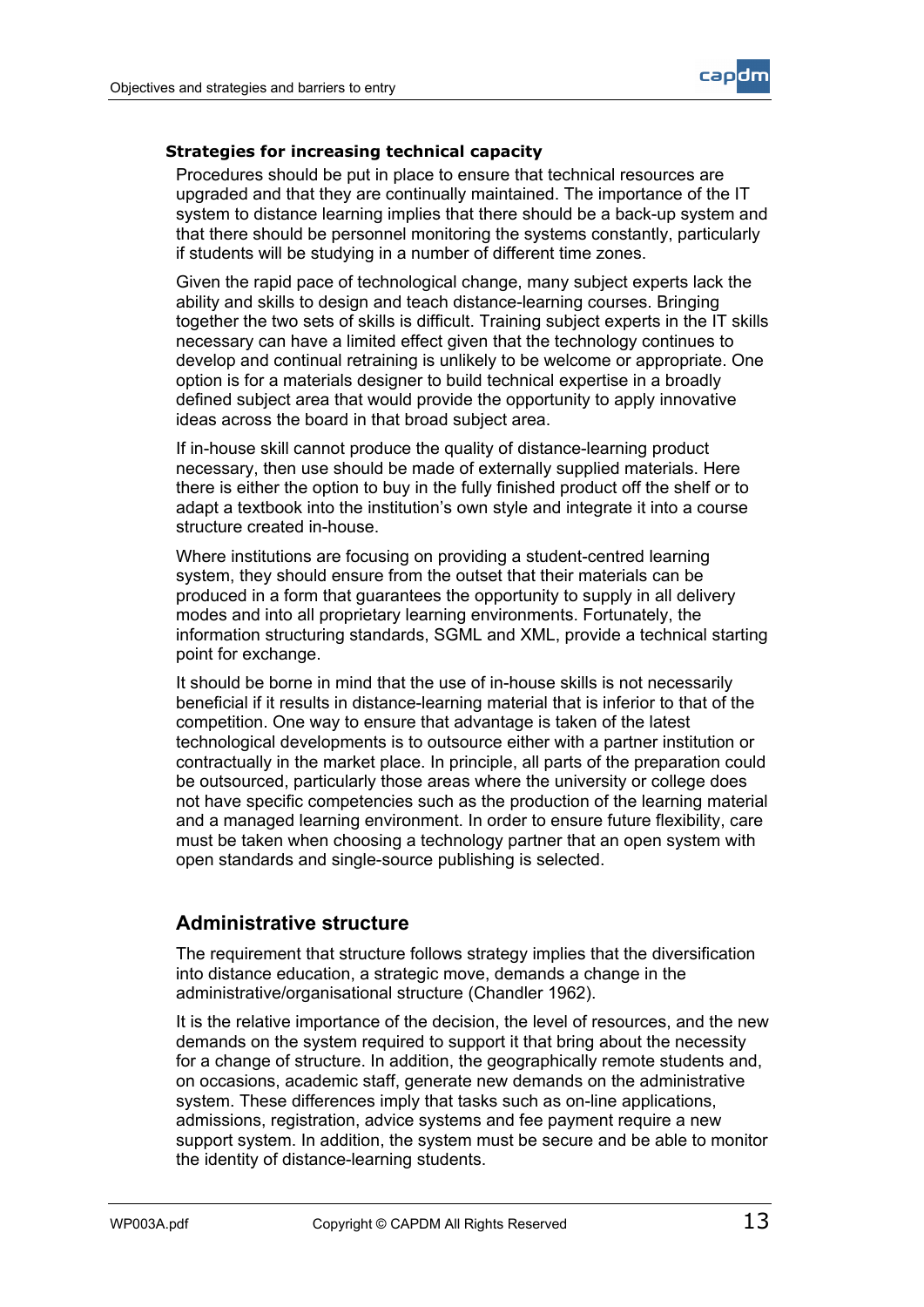

#### <span id="page-14-0"></span>**Strategies for rethinking administrative structures**

This area takes us back to the concept of models that was discussed earlier in the whitepaper. The impact of the administrative requirements noted above suggests that distance education should be managed centrally from the start. Although working within the university environment it requires a different approach and a new group of skills not found elsewhere in the organisation. A distance-learning division would set the required standards so that there is a consistency in purpose throughout the university and that it is carried out efficiently. The restructured administrative system should also be capable of managing trading relationships both within, dealing with for example, of problems of transfer pricing, and also with alliances and partners outside the organisation.

The difficulty in setting up a central division is that often, in the absence of institutional strategy development for distance learning, the initial distancelearning pilot emanates from one department that adopts its own set of standards. If this department is successful then it will be unwilling to changes its standards and will not wish to see the programme relocated to a division outside its authority. The solution to this is to convince the department of the potential qualitative and financial benefits accruing to the university and to the department, of university-wide common standards.

#### **Evaluation/effectiveness**

In distance learning, the physical separation of academics and students means that it is important to obtain student views during the development process. This is especially true in institutions that have no previous experience of producing distance-learning programmes.

Although the effectiveness of traditional class based teaching has been questioned its continuing acceptance is based on the existence of a range of accepted quality assessments and exercises that are seen to regulate standards. The problem for distance learning is that so far there is not the same generally accepted assessments and exercises that form the evaluation process and which would then lead to generally accepted standards. This is a problem that grows in relative importance as the programme proceeds. In the first instance in the early levels of learning the evaluation, following Bloom's Taxonomy, is generally focused on the remembering of basic information. This is generally not difficult to assess. However, as a student proceeds through the educational programme, the demands of a course move away from the need to acquire basic information to that of understanding and analysis. At this level the evaluation process becomes more complex (Bloom & Krathwohl 1956).

The second problem is that because of the initial lack of skills of the subject experts involved in preparing the materials it often means that they are limited to how they can assess the students. However, as their ability and skill increases they are able to produce more sophisticated forms of evaluation that demand more from the students than the presentation of basic information.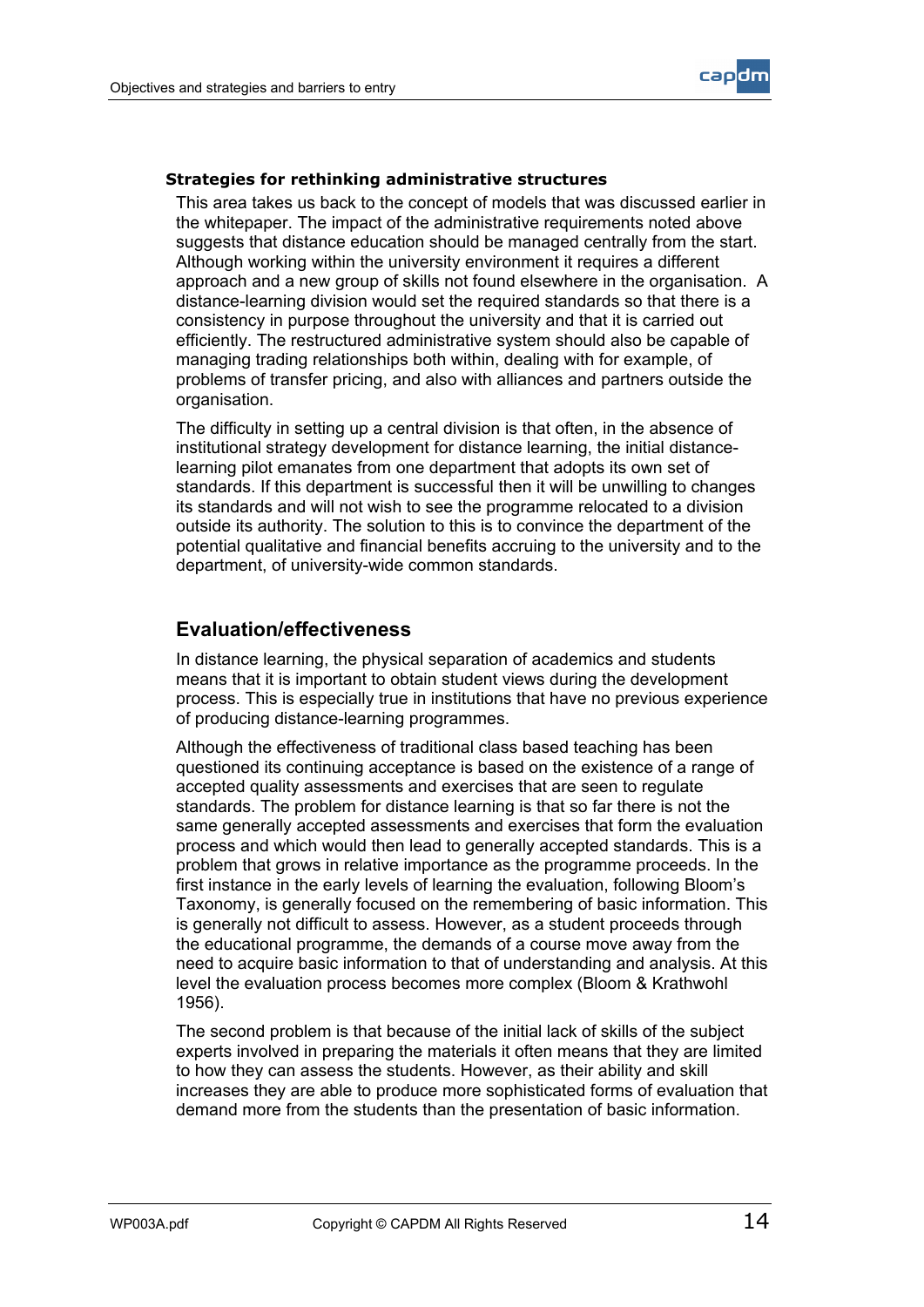

#### <span id="page-15-0"></span>**Expanding evaluation techniques**

The difference between teaching students face to face and teaching at a distance, implies that different pedagogical and presentation skills are required. These need to be thoroughly tested on students to gain their assessment of the quality of the material and to assess the effectiveness of the new learning processes. The whole evaluation process both of the programme and of student views should be thought out well ahead and should involve both on and off campus students. There should be systematic testing of the material with the feedback directed to those preparing the material. Once the material is completed it should again be subject to further student evaluation. Finally, there should be a systematic process of recording of information that provides feedback and updating information to the relevant programme participants.

#### **Organisational change**

Educational institutions are generally conservative organisations. While the subject content taught continually changes, the method of delivery and assessment in teaching has remained the same for decades. Even the formation of new universities has not meant a significant increase in the variety in form and content of higher education. The newer institutions, for a number of reasons, one of which is an attempt to gain prestige, have by and large adopted very similar characteristics and approaches to those of the longer established institutions.

Research activity also relies on traditional processes to ensure that the output is the result of internationally agreed and recognised standards. Finally, the dominating culture of institutions, especially in Europe, has been public service orientated with little activity or contact with the private sector

A new culture is always difficult to introduce into an organisation. In universities this is partly due to the resistance of academic employees and partly due to the reluctance of the top management, despite their conversion, to employ the incentives for subject experts that would be available to employees in the private sector, i.e. reasonable salaries, royalty payments, etc. The top management in universities appear to evoke the public service ethos with respect to rewarding academic staff but expect to participate in highly remunerative activities using the same academic staff's expert knowledge and skills.

The introduction of distance learning into an institution where there is no history of distance learning is difficult. It is even difficult to expand distancelearning programmes to other departments in a university that has already had some success in the field, for some of the reasons outlined above.

Without a shared vision for distance learning, a strategic plan and key players within the organisation who are knowledgeable and supportive of distance learning, implementing a distance-learning program is a slow and difficult process. Difficulty in convincing stakeholders of the benefits of distance learning, the often slow pace of implementation, or the lack of an identifiable business need are all barriers to the successful provision of distance education.

The poor financial position of many institutions has, however, persuaded top management that a change in culture and attitude has to be brought about to create an organisation appropriate for the new environment.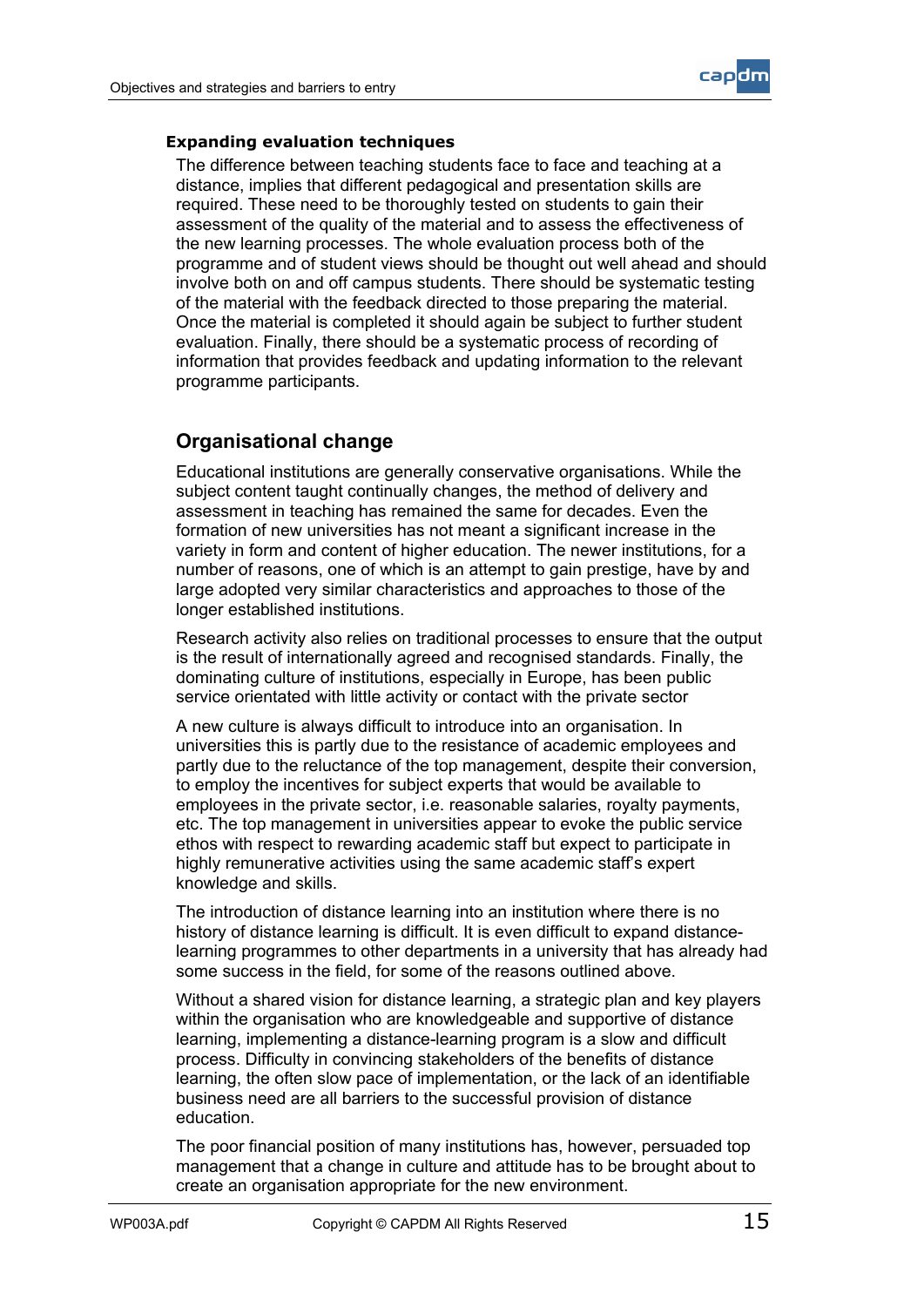

#### <span id="page-16-0"></span>**Strategies for overcoming institutional inertia**

To overcome the barriers to change, it is important that there is a lead from the top. Top management can ease the process of adoption by informing and educating everyone in the organisation of the need to enter into new areas, such as distance learning, and the importance of doing so effectively and efficiently.

One strategy employed by institutions is to recruit market-focused managers and consultants who are less tied by tradition and are able to respond to new opportunities. However, there is the danger that this creates a new parallel organisation in the university: the original public service dominated; the new profit motivated.

For the organisation to change to one sympathetic to distance learning, it is necessary initially to work within the present values and culture of the organisation. Once again, it is worth emphasising that a sound strategic plan must be formulated to make the case for distance-learning programmes. It is during and after this stage that it is important that the executive board of the organisation is seen to be strongly supportive. Any doubts should be exposed and solutions or answers provided to ensure board members' commitment. Distance learning needs to have a powerful champion or champions who can ensure that sufficient resources are made available to implement new programmes. The board view should then be communicated to middle management using the same arguments and material that persuaded the executive board (Marrs 1995).

Information and education is the key at this stage. A series of seminars or internal white papers setting out the pros and cons of distance learning will set the basis for discussion. Each department head should participate in discussion which highlight the benefits of distance learning to the department and cascade them, thus continuing the argument into the body of the university. It is at this stage that it is beneficial to bring in academics that are committed to and able to contribute to distance-learning developments. Ideally they should come from within the organisation, but if it is necessary to recruit from outside, then that option should be kept open.

Overall all staff should be exposed to distance-learning preparation techniques. This helps to create a more sympathetic attitude from those not directly involved in distance learning towards those who are endeavouring to develop new pedagogical techniques for distance learning and need time and space to prepare materials.

Once these initial steps have been taken, as distance learning's relative importance in the organisation grows, critical mass is achieved and its advantages, educational and financial, are seen to outweigh initially perceived disadvantages (Berge & Muilenburg 2001).

#### **Social interaction**

Social interaction is an important aspect of learning. As the geographical remoteness of distance learners from each other and from subject experts is usually a feature of distance learning, there is a need to find a means of replacing these interactions. Hence, the traditional social relationships between students and students, students and tutors, tutors and tutors, and students and tutors with the organisation, need to be redefined and to ensure an equally valuable learning experience.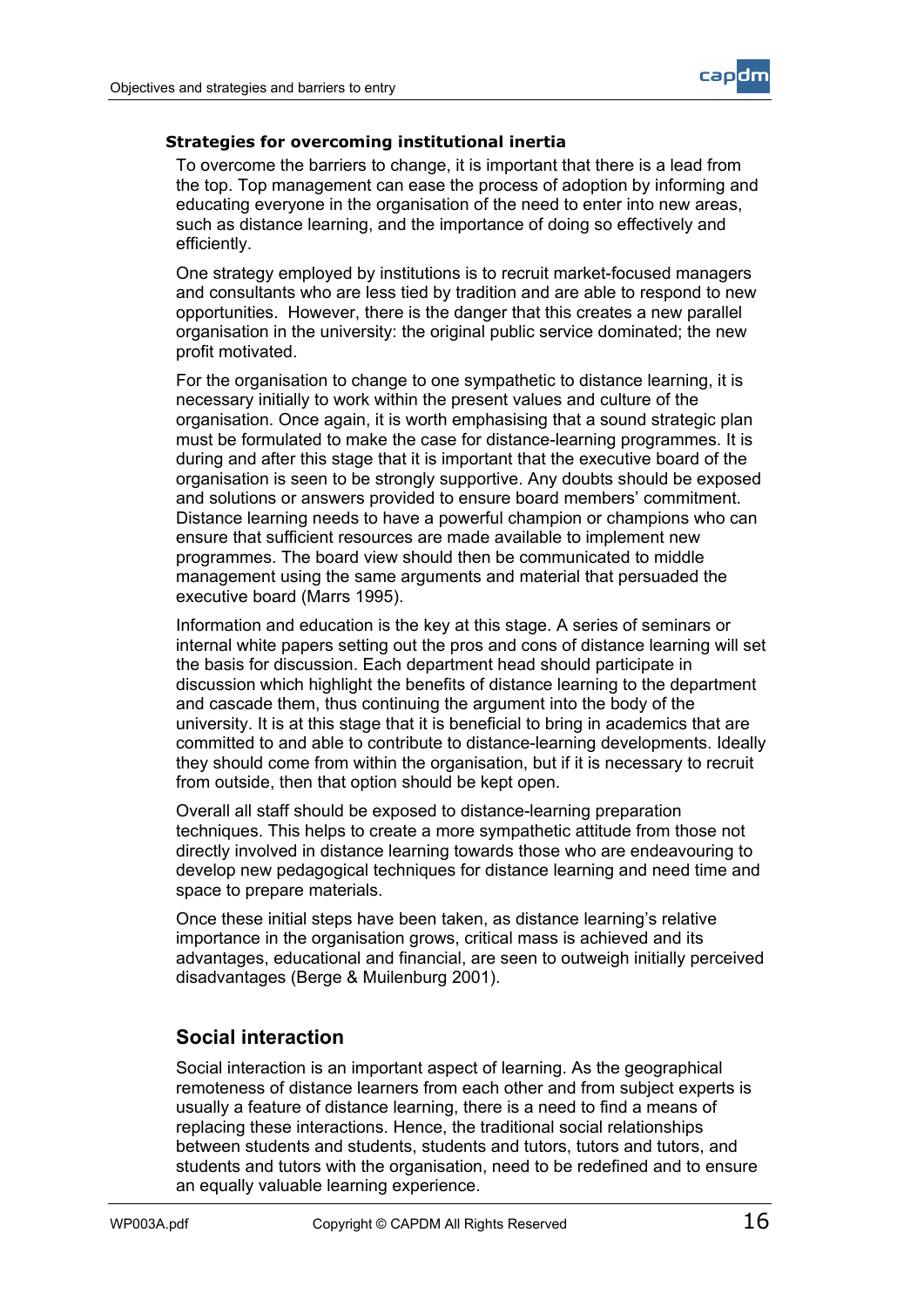

#### <span id="page-17-0"></span>**Developing strategies to ensure good communication**

While it may not be possible to replicate these relationships fully on-line, it is important that attempts are made to encourage communication. Interaction and participation jointly reflect the involvement, aspiration and possibly the success of students on on-line courses.

Those preparing the learning materials should interact with the students to ascertain the response to their work. Every attempt should be made to build up relationships between all the participating parties.

Because of the lack of experience of all parties in distance-learning education, the construction of a distance-learning manual would help those preparing the programme material to understand the potential problems faced by remote learners. Students should also have access to materials which help them to understand the learning process they are embarking on, and how best to study from a distance. They also need to have details on how to communicate with the institution itself from an administrative point of view, as well as how to access academic assistance.

While it is recognised that not all potential distance-learning students have Internet access, there is a growing community of new learners who do enjoy social interaction via the many collaboration services that can be built online. If this is one of the vehicles used to facilitate communication, students who do not have personal Internet access should be encouraged to use services such as those provided in libraries or by private Internet cafes.

#### **Quality**

The problem of quality is a continuing theme in distance learning discussions. The prime question is how distance-learning education compares with traditional, lecture-centred, on-campus education. The assumption often implicit in the discussion is that the traditional method of education is best and anything else would not be as effective or as efficient. It also often assumed that all traditional education is of a high homogeneous standard and appropriate for all students. Clearly, the foregoing is not true. However, it is still to be fully tested that the opportunity of introducing cost-effective, studentcentred distance learning can provide an equally rich and effective educational experience for the learner.

#### **Building in quality**

Many of the strategies we have already covered deal with issues which contribute to overall quality: familiarity with pedagogical technique appropriate for distance learners, familiarity with technological solutions, systematic evaluation at all stages of development and delivery, and the redevelopment of administration systems. A set of quality standards applying specifically to distance-learning programmes which include such items as timeframes for delivery of materials, the return of marked work and the resolution of queries will be of great benefit, both in guiding administrators and tutors, as well as informing students of what might be considered reasonable expectations in a different learning environment.

Another facet of quality is the ability to present learning materials appropriately both in form and presentation. Technology now provides the opportunity to adopt open standards along with the ability to present material in the medium that each student demands.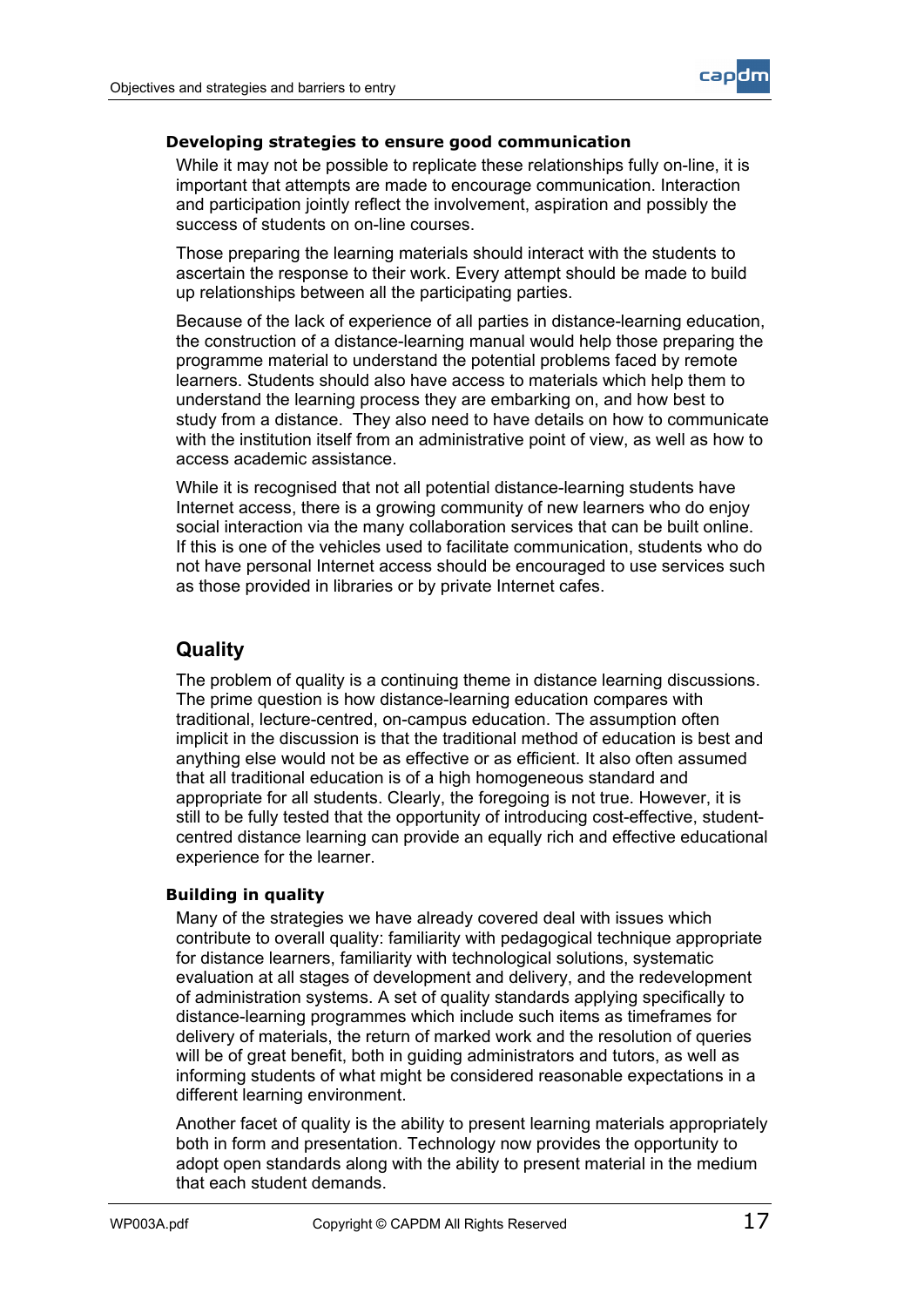

#### <span id="page-18-0"></span>**Student support services**

In the traditional university environment the institutions in their role as *in loco parentis* provide a whole range of support services for students. While the needs for distance learners may vary considerably, their isolation requires that the administrative system, which is their main form of contact with the university, should cover all aspects of support including those elements which in traditional, lectured-centred learning are provided by the lecturer. These services are particularly important for those without any previous experience of higher education.

The provision of on-line advice about the range and content of courses, the application and registration processes are important first contacts with the administrative system (Boyd 2002).

#### **Strategies for extending the student support services function to distance learners**

Consideration should be given to whether there should be a separately developed administrative system for distance-learning students which is linked to the current institutional database. In addition, discussions with support departments should be held which highlight ways in which students will be provided with: induction, study skills support, counselling and pastoral care and library services. It may be that many of these features could be provided through paper-based or online information. Where a VLE is used, communication channels for the purposes of counselling and guidance may be more readily available, as long as information can be kept confidential. In the case of the library, if remote borrowing is not possible, the creation of collections of relevant articles, printed and bound for courses is one option, or the provision of a photocopying service. Close liaison between materials development staff and library personnel is required while the materials, learning activities and assessments are being prepared.

If formal examinations are required, systems will have to be developed for remotely administering these and informing students of what is required of them.

#### **The perceived threat of new technology**

Change in whatever form will always be seen as a threat to some members of an organisation. The introduction of new information technology is no different and there will be some members of staff who feel that these developments will threaten their position, either because they believe that technology will replace them or that individuals who are more able to exploit the new technology will replace them. In addition, even willing members of staff will find themselves in the difficult position of not knowing enough about what the technology can offer to make full use of its features in developing learning materials. This has the potential to create the kind of situation where lecturers use VLEs to mount their lecture notes, thus simply reproducing the status quo in a different medium, without taking full advantage of the very different and powerful features afforded by the technology.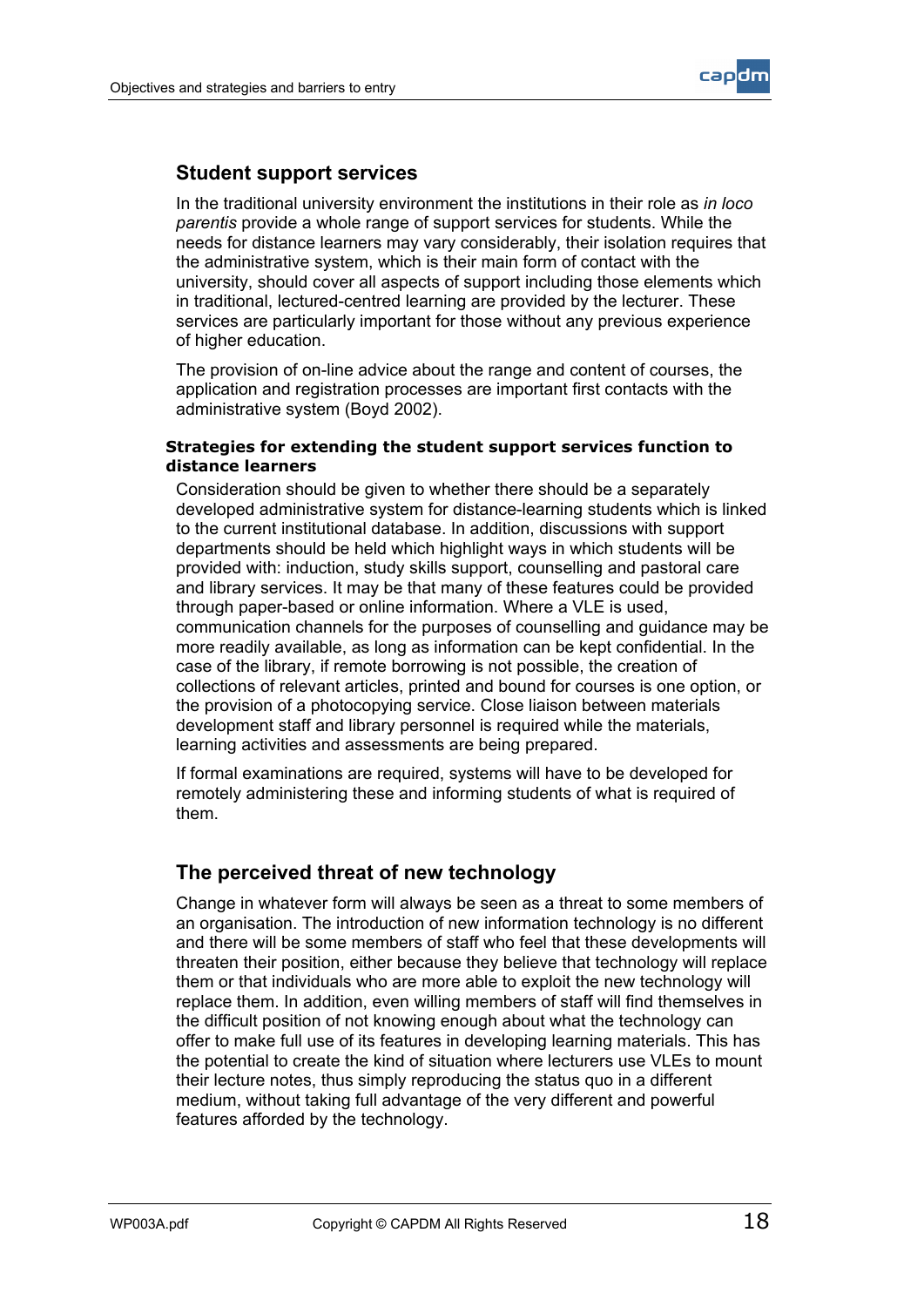

#### <span id="page-19-0"></span>**Strengthening staff familiarity with new teaching tools and media**

All academics should be encouraged to attend courses explaining the objectives and pedagogical techniques of teaching at a distance, even in they are not directly involved in the preparation of distance-learning materials. In many cases, there will also be benefits for classroom teaching, as staff rethink their approaches in the light of new information about what tools and techniques are available to them.

In addition, they should be given the opportunity to work through a distancelearning programme as students themselves, to help them understand the benefits of the approach and to see where they can contribute.

If an on campus course is run in parallel to the distance learning course and therefore all the information is available on-line, it is important to encourage and facilitate the change of the contribution of academics, so that they focus on the discursive, analytical and evaluative components of education rather than on the delivery of material.

#### **Access**

In the relatively short history of distance learning facilitated by electronic technologies, access has been one of the perennial problems. (Distance learning in print form has, of course, been established for over 100 years, and has often been seen as a form of learning catering specifically to those with access problems when it comes to traditional, classroom-based education.)

The digital divide can become a chasm if it means that only relatively few have access to top quality distance-learning programmes. Access to technology that makes newer forms of distance education possible is still problematical for many students (and faculty). Students who have lacked access to high quality education in the past are just those who will lack access to the newer developments. If this position is allowed to continue it will undermine an important part of the rationale of distance learning (US Department of Commerce 2000).

#### **Facilitating access to the learning experience**

One way to limit the impact of this problem is ensure that all distance-learning materials can be used in any technological environment and delivered in any form, including paper. Although access to broadband is growing, only a small proportion of the global market has access to it and therefore care should be taken in preparation of materials to accommodate a range of technical capacities and competencies.

#### **Faculty compensation and time**

The problem of compensation and time is closely related to the change in organisational culture. The role of the instructor changes from the main supplier of information to that of a facilitator. This can lead to a lack of satisfaction with the role, a loss of control, a lowering of status and prestige, as well as the fear of being replaced, especially if there is an element of deskilling (Beaudoin 1990).

In all stages of design, development, and evaluation, distance education courses almost always require a greater time commitment than the same instructional objectives or goals when using an in-person classroom. Therefore, faculty compensation, incentives, workload, and release time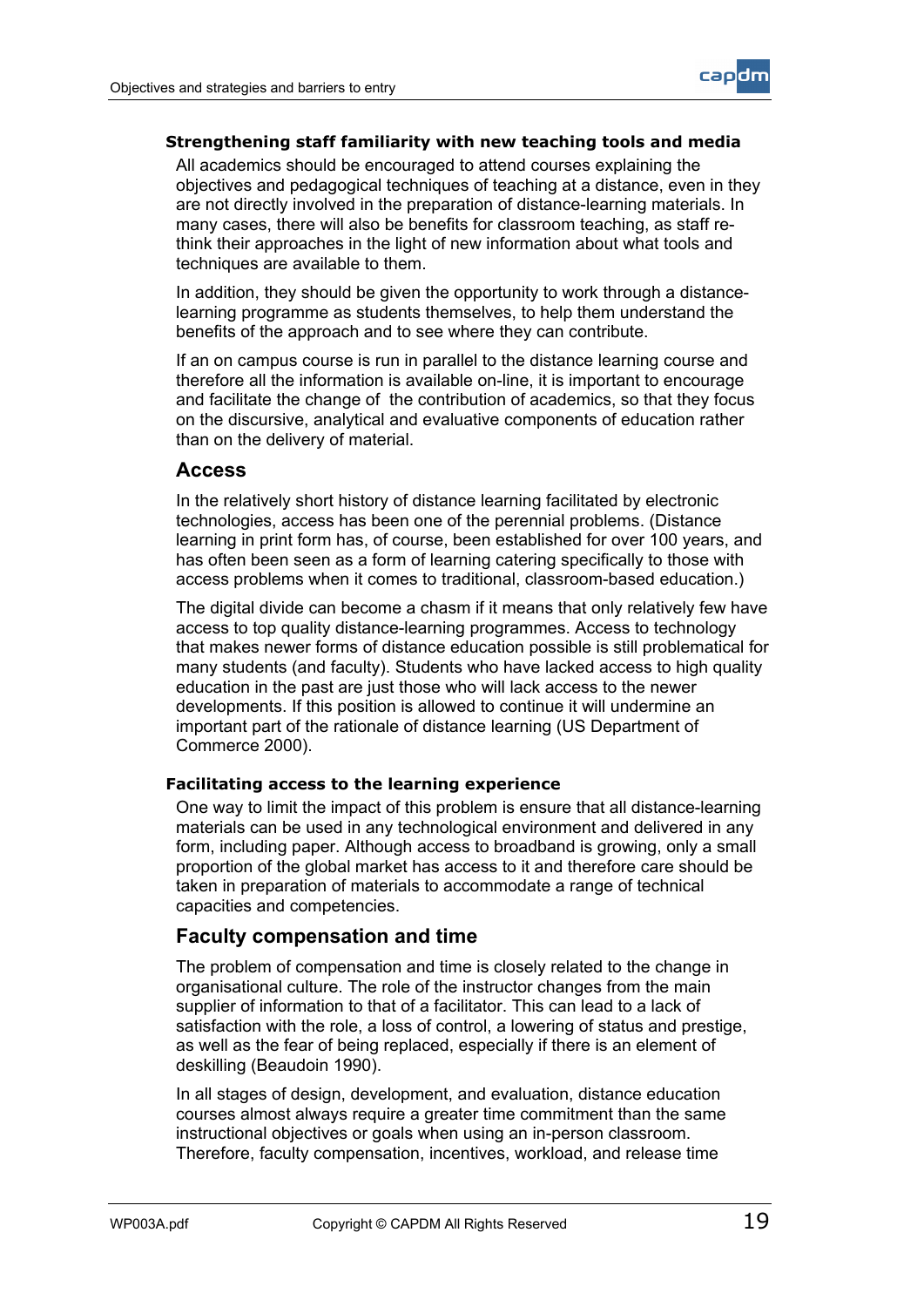

<span id="page-20-0"></span>become important issues if the system in use assumes running in parallel traditional, in-person classrooms.

#### **Developing ways of overcoming the compensation barrier**

A system of incentives, both monetary and non-monetary, should be introduced along with an effective support system to educate subject experts in the new technology. This strategy goes hand in hand with the strategies mentioned above for overcoming the 'fear of technology' barrier.

The use of instructional designers with specific experience in the area of the subject specialist would enable both consistency and the cross-over of useful techniques between similar courses. The model the institution has chosen makes considerable difference to this issue, because it will dictate whether all staff are required to participate in some measure in the development of learning materials, or whether specific posts are set up.

#### **Legal issues**

In a world where the cost of delivery of top class innovative educational programmes to any individual can be almost zero, some find it difficult to accept the role of the price system as a rationing device for access to them. Distance-learning programmes are not public goods. Suppliers can and will expect to extract a price, either directly or indirectly. It is important that they are able to do this otherwise there will no incentives in the system to continue the preparation and improvement of distance-education materials.

While there is a large range of information in the public domain, it is not always authoritatively filtered, written or focused. In addition, not all materials will be directly associated with the award of internationally recognised qualifications. Therefore, learning materials that have these characteristics will have a market value that the suppliers will wish to protect via copyright.

#### **Dealing with copyright**

One solution to part of the copyright problem is for universities and colleges to write their own learning materials. If this is the solution, then account must be taken of the resources and time that the preparation will take and that the subject experts must work closely with instructional designers. If the materials are prepared in the course of the author's employment, the copyright can be seen to rest with the institution. Where the author prepares materials outside of their normal employment, the institution will need to incorporate copyright permissions into their contract with the author.

Alternatively, institutions could directly license material either from publishers, by adapting their textbooks for their own courses, or from other learning material suppliers.

### The relative importance of barriers

Although all the internal barriers can influence the degree of success or failure of a distance-learning programme, there are a number that are more influential than others. The ability to rigorously evaluate projects and prioritise them in relation to the institution's objectives is a critical first step. Another important step is the required change in the administrative structure. In the private sector, the successful development of multi-product enterprises required the change from a unitary to a multi-divisional structure, thus providing a template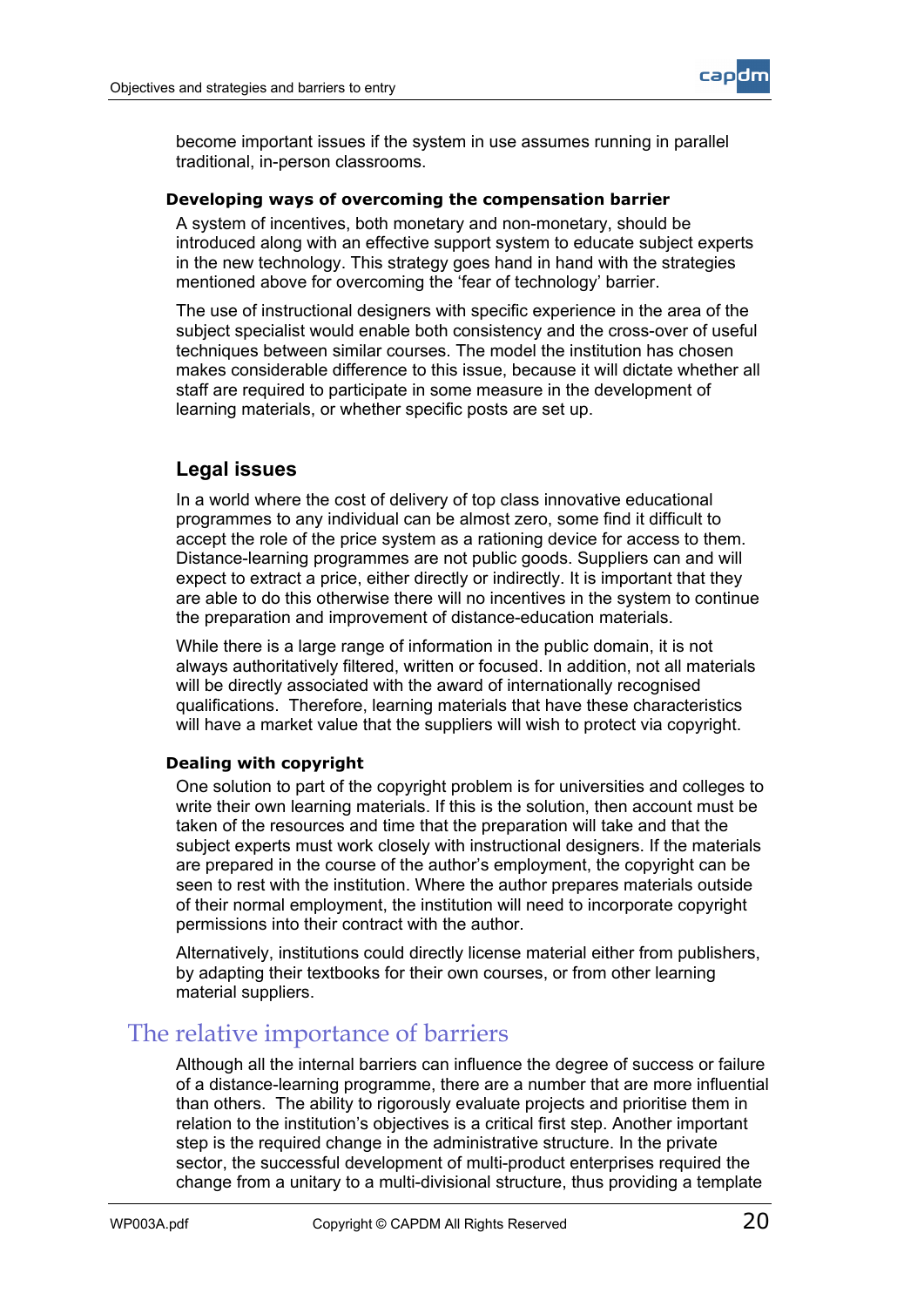

<span id="page-21-0"></span>for educational organisations planning to extend their range of educational services.

Two further necessary related steps are the change in organisational culture and the adaptation of rewards and incentives for staff. The former must be led from the top and developed in all parts of the organisation, a process which would be significantly aided by an appropriate set of incentives and rewards for the staff.

Two other related and important aspects of internal barriers are technical expertise, support and structure and quality. In a fast-moving technical environment, it is difficult to keep pace with the latest technological developments. While it is not necessary to adopt all new developments, it is important to take on board those which enhance the product quality both in terms of product specification, support, evaluation and open international standards. In this area there are significant advantages to outsourcing technology services from firms already successful in the sector.

## **Summary and conclusions**

Universities have to respond to changes in the higher education market if they are to continue to be successful. The new environment requires first the ability to assess rigorously the opportunities facing them and then to determine and implement those that contribute most to institutional objectives.

Distance learning is one option that can significantly contribute to a number of objectives, but all universities face a number of barriers, external and internal, on entering this market.

The response to external barriers, those not within the control of a university, requires an analysis of the market, its size, the competition, prices and other aspects of non-price competition that may be adopted by competitors. The decision to enter the distance learning market is a strategic decision and the responses to competitors' actions are business operating decisions.

The internal barriers, in contrast, are within the control of the university. Their existence and the success with which they are combated, can significantly influence the degree of success of a distance-learning programme but unlike the external barriers their effect can be reduced or eliminated by the institution itself. It is here that the allocation of resources to mitigate the negative consequences of these barriers can be seen to be most effective without the degree of uncertainly associated with policies implemented to deal with the external barriers.

The greater the ability of a university or college to resolve the internal barriers, the better will be its position to deal with the external barriers. Therefore, a university or college should be aware of their form and consider the options for their resolution presented in this paper. The range of possible solutions to each of the internal barriers reflects that there is not just one right solution for all organisations but a number of options of which one or more may be appropriate for the given circumstances of an organisation.

Recognising internal institutional barriers and developing strategies to compensate them which harmonise with the institutional culture can ensure a strong, successful and, most importantly, sustainable entry into the distancelearning market.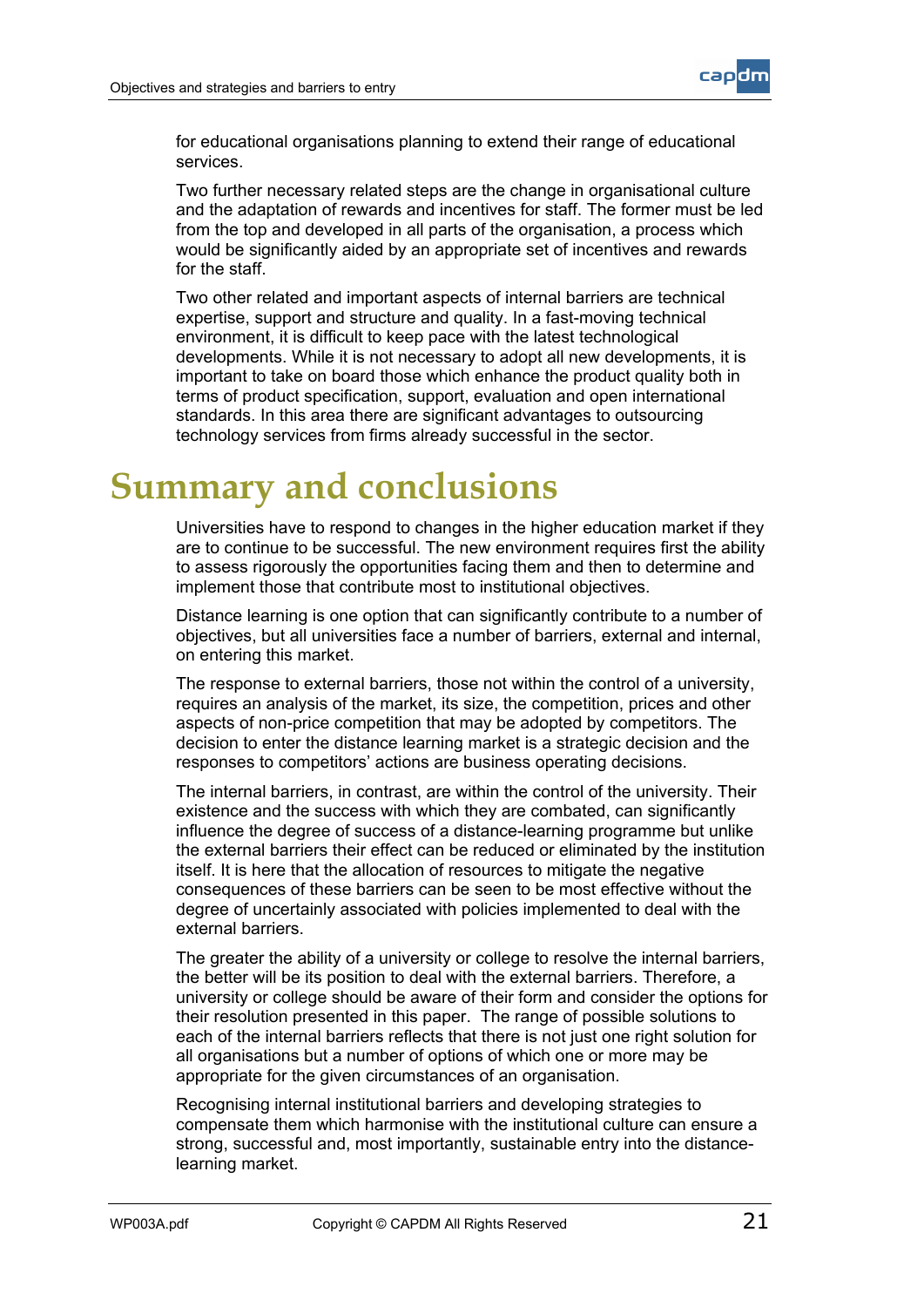

### <span id="page-22-0"></span>**References**

Beaudoin, M (1990). The instructor's changing role in distance education. *The American Journal of Distance Education*, 4(2), 21-4

Berge, Z. L. and Muilenburg, L. Y. (2000). Barriers to Distance Education as Perceived by Managers and Administrators: Survey Results. In Melanie Clay (Ed.), *Distance Learning Administration Annual* 2000.

Berge, A.L. and Muilenburg, L.Y. (2001). Barriers to distance education: a factor-analytic study. *The American Journal of Distance Education*. 15(2) 7- 22).

Beshkin, A. (2000) Columbia Innovation Enterprise appoint Michael J. Cleare, *Columbia News*, September 2000, Columbia University, New York.

Bloom, B. S. and Krathwohl, D. R. (1956) Taxonomy of educational objectives: the classification of education goals, by a committee of college and university examiners. *Handbook I, Cognitive Domain*. New York: Toronto: Longmans, Green.

Boyd, L. (2002) Infrastructure Investments and Policy Changes Required For Successful Online Program Delivery, SREB WCET Joint Conference, Washington, D.C.

Chandler, A. D. (1962) *Strategy and Structure*, Cambridge, MA: MIT Press.

Chapnick, S. (2000) Are You Ready for E-Learning? ASTD Learning Circuits. www.learningcircuits.org/nov2000/chapnick.html.

Clark, T. (1993) Attitudes of higher education faculty toward distance education: A national survey. *The American Journal of Distance Education*. 7(2): 19-33.

Daniel, J. (1997) *The multi-media mega-university: The hope for the 21st century*. In: Conference proceedings, North of England Education Conference. Sheffield. At: <http://www.leeds.ac.uk/educol/documents/000000087.htm>.

Doughty, G. (1998) Evaluating Potential Investments in Learning Technology, *Interactions* Vol. 2 No. 2.

Farrell, G. (ed.) (2001) The Changing Faces of Virtual Education. The Commonwealth of Learning. At: <http://www.col.org/virtualed/>.

Garson, D (1999) Distance Education: Assessing Costs and Benefits. <http://ww.nea.org/he/heta99/f99p105.pdf>.

Galusha, J.M. (1997) Barriers to learning in distance education. http://www.infrastruction.com/barriers.html.

HERO (2000) Higher Education and Research Opportunities in the United Kingdom. About the RAE.

HEFCE (2000) Higher Education Funding Council for England. Strategic planning in higher education. A guide for heads of institutions, senior managers, and members of governing bodies.

King, B. (2002) Managing institutional change and the pressures for new approaches to teaching and learning. In: Fiona Reeve, Marion Cartwright and Richard Edwards (eds). *Supporting Lifelong Learning*. *Vol 2. Organizing Learning*, Routledge, London.